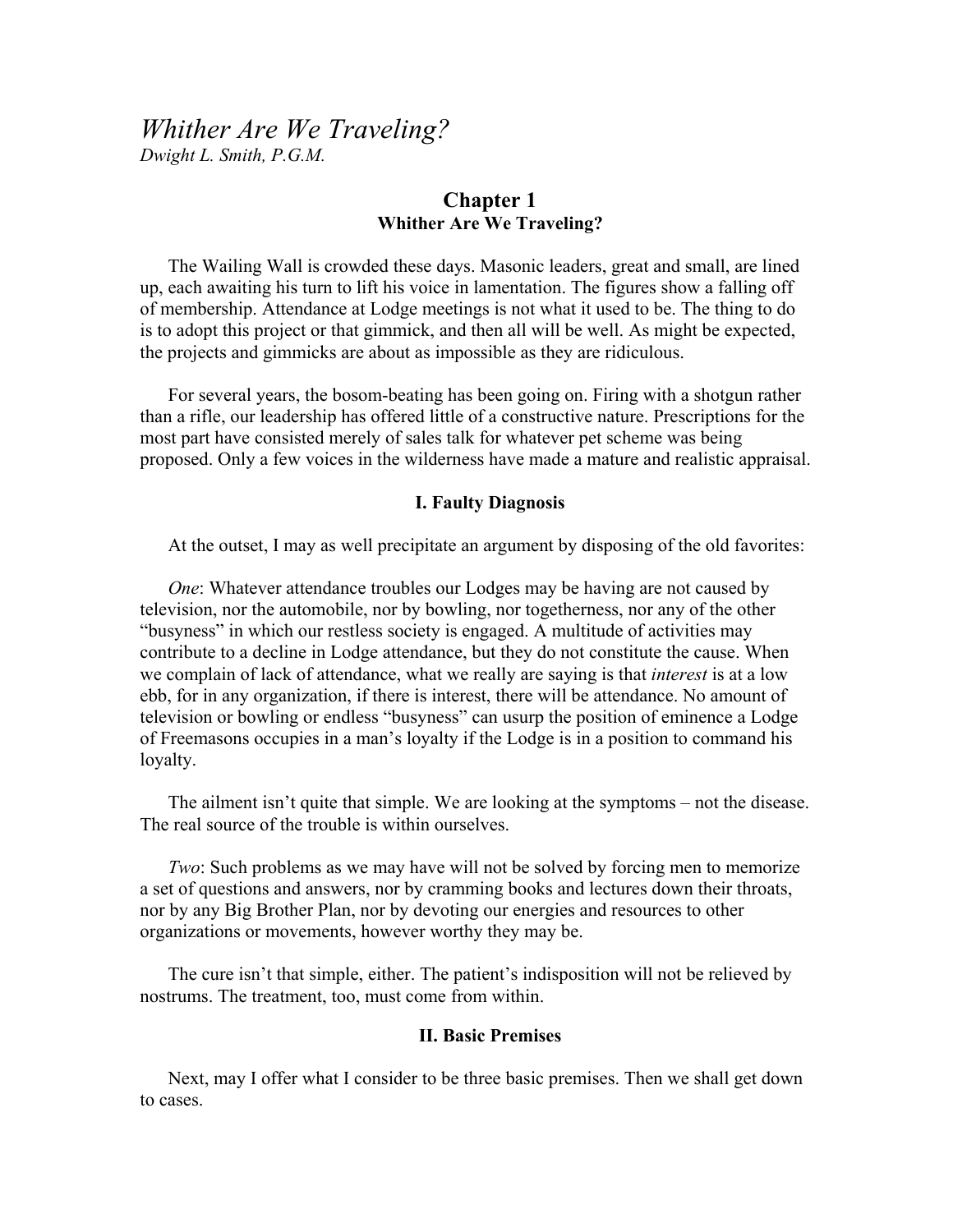*First*: The history of Freemasonry is one of ups and downs. If this brief period is one of the "downs," it is nothing compared to some of the crises through which our Fraternity has passed.

*Second*: In our membership decline, we again see history repeating itself. It simply is a case of our sins catching up with us. We had a decade in which there was a membership influx that was both unhealthy and unhappy. We ran a production line; we counted new members by the hundreds of thousands; but we could count new Masons only by the score. Now comes the payoff.

*Third*: Whatever is wrong with Lodge attendance in 1962 was wrong 25 years ago when I was Master of my Lodge. I doubt seriously whether Lodge attendance ever has been "what it used to be." I had to work by head off to sustain interest in 1937. Sometimes I succeeded; sometimes I didn't. The situation is no different today; tomorrow and the day after it will be the same.

I repeat: we have only to look at ourselves to discover the cause for whatever unhappy days have come upon us. Our troubles are of our own making. Such corrective measures as we take must go beyond the surface; they must go to the roots of the problem or be of no avail.

Then let's take an honest look at some of the conditions within our own house which may be contributing to a membership decline and a tapering off of interest.

#### **III. Self-Examination**

- 1. **Let's face it! Can we expect Freemasonry to retain its past glory and prestige unless the level of leadership is raised above its present position?** On many an occasion in the past 14 years, Masters and Secretaries have come into my office to ask my advice on what to do about lagging interest. Again and again I have said, "There is nothing wrong with your Lodge, nor with Freemasonry, that good leadership will not cure." I believe that.
- 2. **How well are we guarding the West Gate?** Again, let's face it. We are permitting too many to pass who can pay the fee and little else. On every hand I hear the same whispered complaint, "We used to be getting petitions for the degrees from the good, substantial leaders in the community. Now we are getting. . . ." Just what it is they are getting, you know as well as I.
- 3. **Has Freemasonry become too easy to obtain?** Fees for the degrees are ridiculously low; annual dues are far too low. Everything is geared to speed getting through as fast as possible and on to something else. The Lodge demands little and gets little. It expects loyalty, but does almost nothing to put a claim on a man's loyalty. When we ourselves place a cheap value on Masonic membership, how can we expect petitioners and new members to prize it?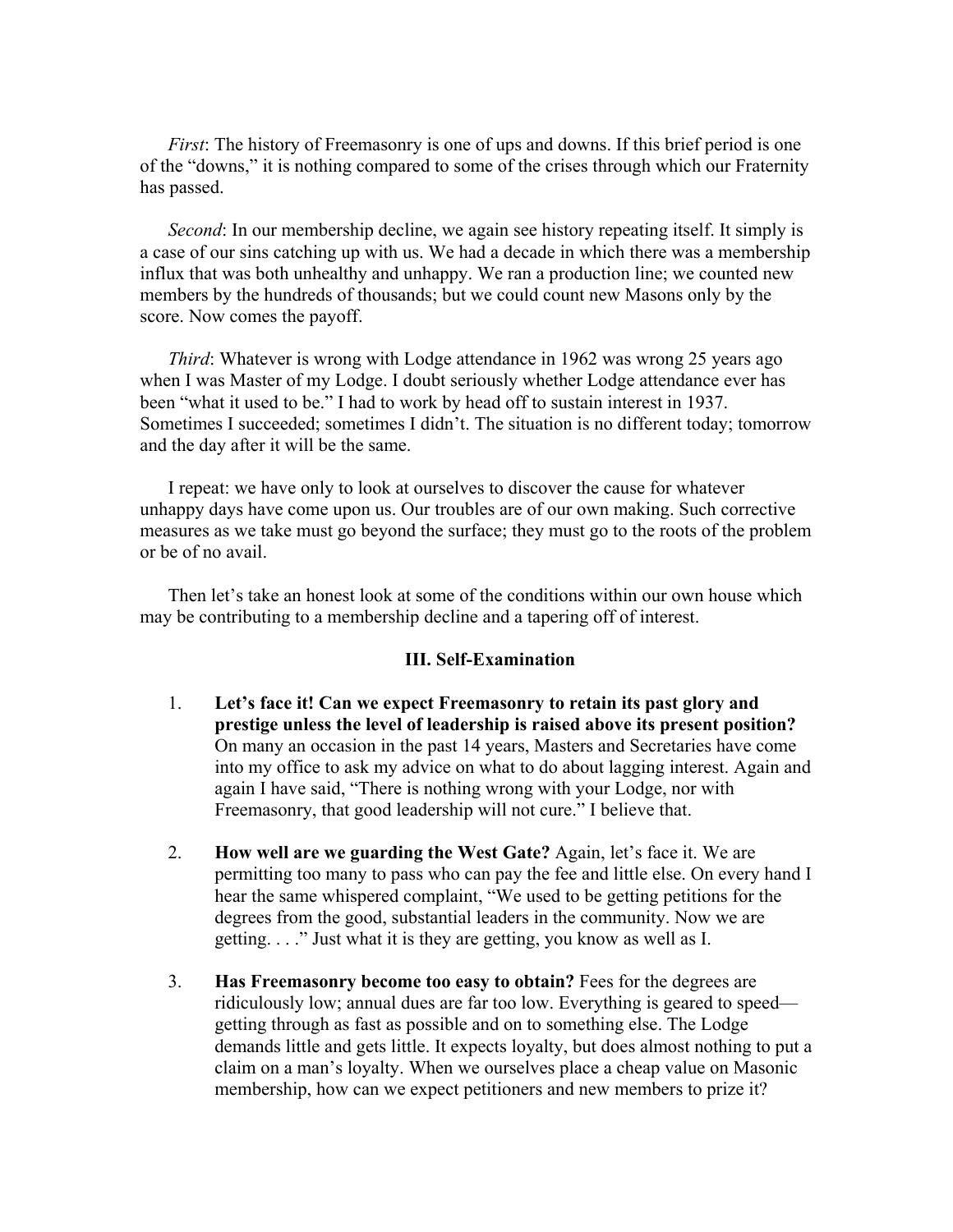- 4. **Are we not worshipping at the altar of bigness?** Look it in the face: too few Lodges, with those Lodges we do have much too large. Instead of devoting our thoughts and energies to ways whereby a new Master Mason may find a sphere of activity within his Lodge, we let him get lost in the shuffle. Then we nag and harangue at him because he does not come to meetings to wander around with nothing to do. We are hard at work to make each Lodge so large that it becomes an impersonal aggregation of strangers – a closed corporation.
- 5. **What can we expect when we have permitted Freemasonry to become subdivided into a score of organizations?** Look at it. Each organization dependent upon the parent body for its existence, yet each jockeying for a position of supremacy, and each claiming to be the Pinnacle to which any Master Mason may aspire. We have spread ourselves thin, and Ancient Craft Masonry is the loser. Downgraded, the Symbolic Lodge is used only as a springboard. A shortsighted Craft we have been to create in our Fraternity a condition wherein the tail can, and may wag the dog.
- 6. **Has the American passion for bigness and efficiency dulled the spirit of Masonic charity?** The "Box of Fraternal Assistance" which once occupied the central position in every Lodge room has been replaced by an annual per capita tax. That benevolence which for ages was one of the sweetest by-products of the teaching of our gentle Craft has, I fear, ceased to be a gift from the heart and has become the writing of a check. And unless the personal element is there, clarity becomes as sounding brass and tinkling cymbal.
- 7. **Do we pay enough attention to the Festive Board?** Should any reader have to ask what the Festive Board is, that in itself will serve to show how far we have strayed from the traditional path of Freemasonry. Certainly the Festive Board is not the wolfing of ham sandwiches, pie and coffee at the conclusion of a degree. It is the Hour of Refreshment in all its beauty and dignity; an occasion for inspiration and fellowship; a time when the noble old traditions of the Craft are preserved.
- 8. **What has become of that "course of moral instruction, veiled in allegory and illustrated by symbols," that Freemasonry is supposed to be?** If it is a course of instruction, then there should be teachers, and if ours is a progressive science, then the teaching of a Master Mason should not end when he is raised. I am not talking about dry, professorial lectures or sermons – heavens no! That is the kind of thing that makes Masonic education an anathema. Where are the parables and allegories? Alas, they have descended into booklets and stunts. No wonder interest is so hard to sustain.
- 9. **Hasn't the so-called Century of the Common Man contributed to making our Fraternity a little too common?** We can not expect to retain the prestige the Craft has enjoyed in the past if we continue without challenge to permit the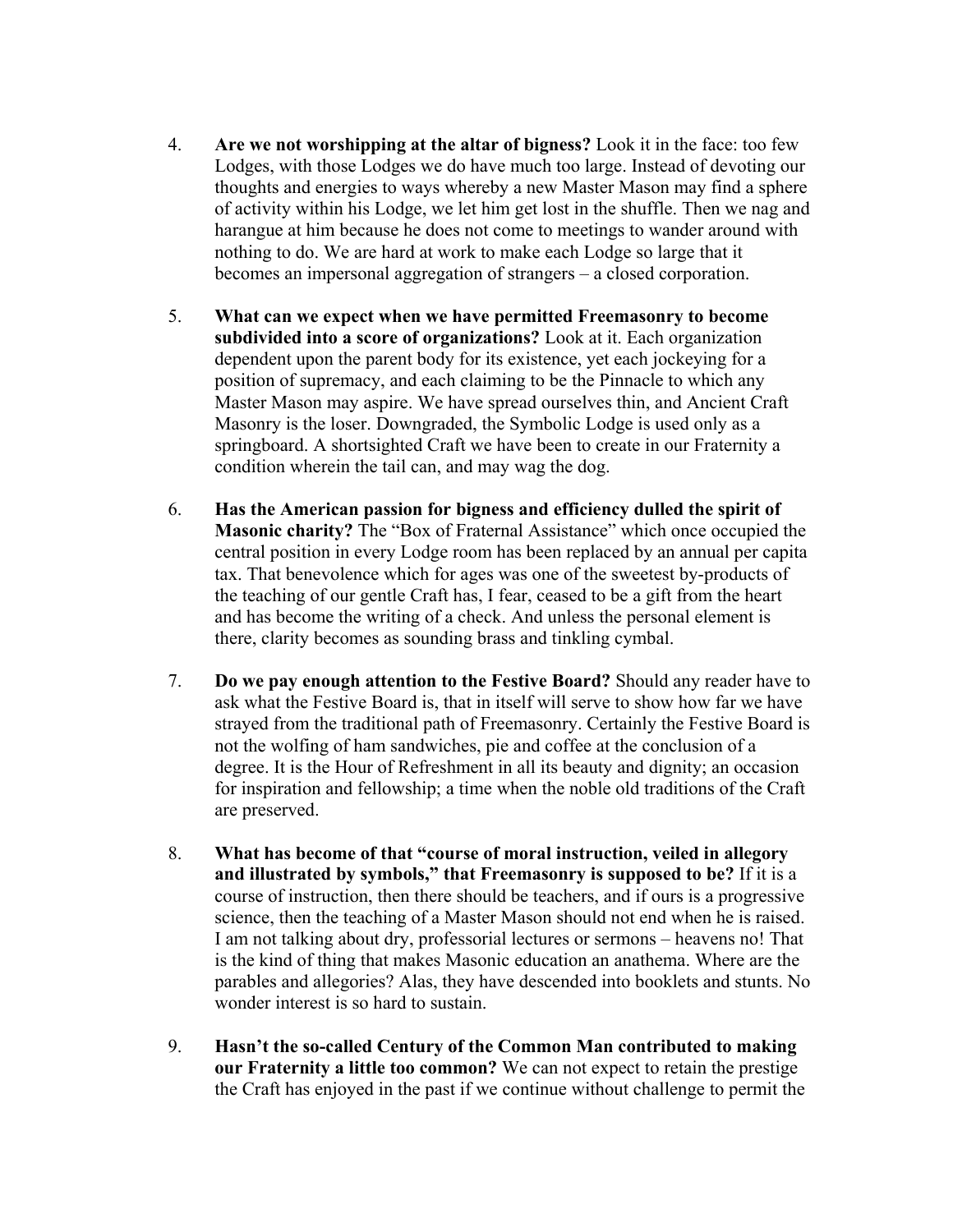standards of the picnic ground, the bowling alley, the private club and the golf links to be brought into the Lodge hall. Whether we like it or not, a general lowering of standards has left its mark on every Lodge in Indiana, large and small.

10. **Are there not too many well-meaning Brethren who are working overtime to make Freemasonry something other than Freemasonry?** It was an unhappy day when some eager beaver conceived the idea that our Craft should adopt the methods of the service club, or the luncheon group, or the civic league, or the Playboy outfit. Whoever the eager beaver was, he lost sight of the fact that one of the reasons our Fraternity is prized so highly is that it does *not* operate like other organizations.

Well, that should be enough for one dose. The following pages elaborate on the ten points enumerated above. Let me give you fair warning. In the following essays I shall call a spade a spade. Some of my readers are not going to like it. But what I have to say I believe our Craft needs to hear, and it is only for the "good of the Order" that it is said.

I shall propose no bright new ideas – not one. All I am going to advocate is that Freemasonry remain Freemasonry; and if we have strayed from the traditional path, we had better be moving back to the main line while there is yet time to restore the prestige and respect, the interest and loyalty and devotion that once was ours.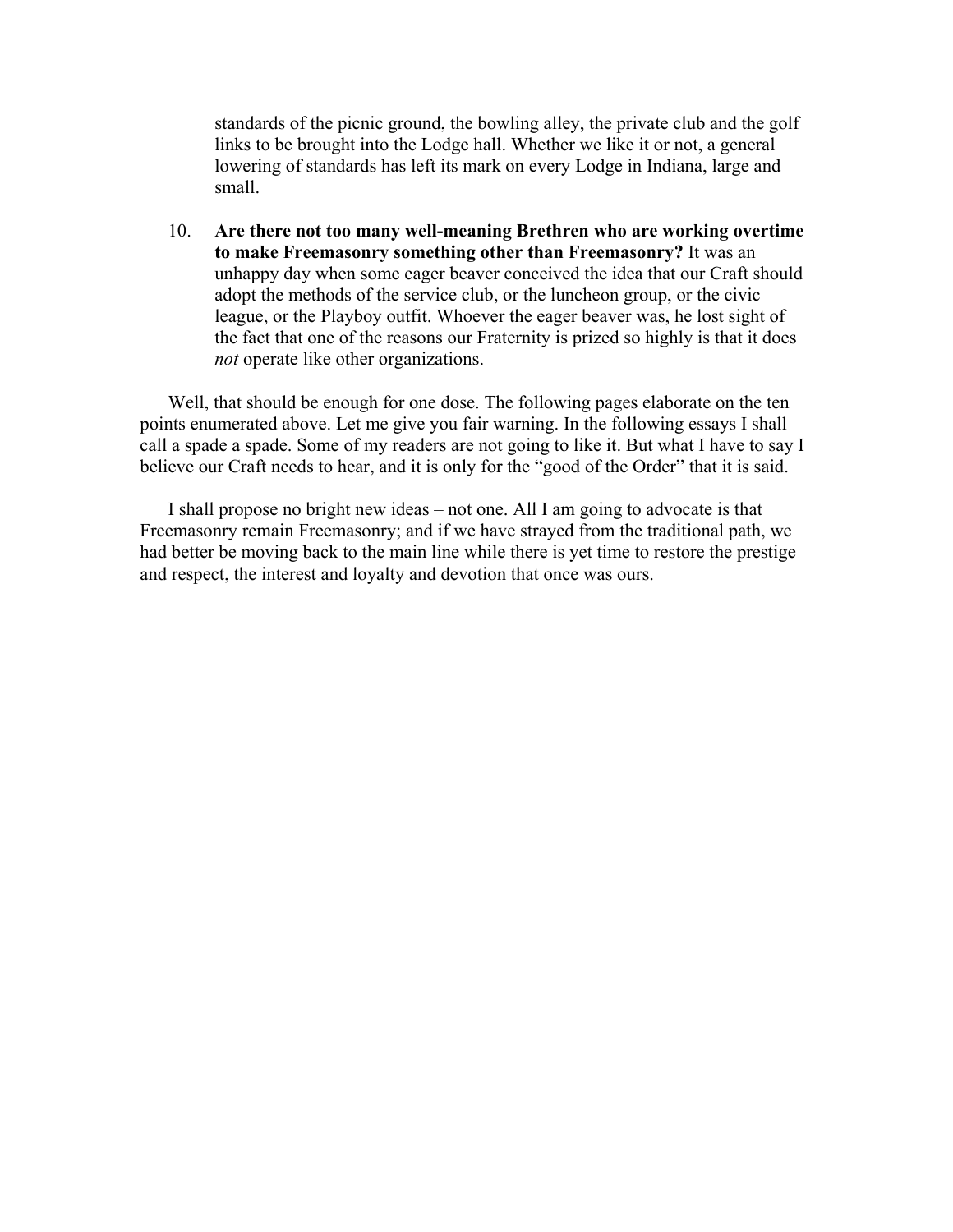## **Chapter 2 The Level of Leadership**

*Question 1: Can we expect Freemasonry to retain its past glory and prestige unless the level of leadership is raised above its present position?* 

A teacher in the public schools of a neighboring State cherished a long-standing desire to become a Master Mason. His petition to the Lodge in which he resided was accepted. He presented himself for the Entered Apprentice degree, but never returned. The Brethren of the Lodge concluded, I am sure, that they had made a mistake in electing that Entered Apprentice because of his apparent lack of interest.

But it was not lack of interest that caused him to go out of the door, never to return. It was disappointment and disillusionment. The performance of the Master of that Lodge was such that it constituted an insult to the candidate's intelligence. Because the head of the Masonic Fraternity in that community was careless and sloppy and crude, because he was attempting to do something for which he was not prepared, because he was trying to give "good and wholesome instruction" on subjects he knew nothing about, a good man was lost to Freemasonry.

On first hearing, that story made a profound impression upon me. The more I have thought about it, and the more I have seen it duplicated, the more I am convinced that the Number One responsibility for any tapering off of membership, any lack of interest and attendance, rests squarely upon the shoulders of our Lodge leadership.

Yes, I know the subject is a touchy one. But in introducing it, I am only putting into print what has been whispered in the corridors these last ten years.

Take a long and thoughtful look at the names of the men who served our Lodges as Master 100 years ago – or even 50 years ago. Consider the positions of importance those men occupied in their respective communities. Then let us ask ourselves whether our present day leadership is in the same league.

One unforgettable Lodge meeting stands out in my mind. The Lodge was having trouble maintaining interest; membership was dropping; it had called for help. When the hour came for the meeting to begin, there had been no preparation. I sat around waiting for Lodge to be opened; sat around waiting for dinner to be served; sat around while the candidates were being prepared; sat around while the Junior Warden tried to enlist a craft, actually calling for volunteers, wheedling, cajoling; sat around while the Master, reluctant to close, literally begged those on the sidelines to say a few words. In short, *I sat around*. What was there in that meeting that would make anyone want to come again?

Nor do I exempt myself. Looking back on some of the meetings the year I was Master, it is a wonder to me the Lodge held together. Many of my meetings were such a first class bore that I would do almost anything to avoid getting trapped in such gatherings today.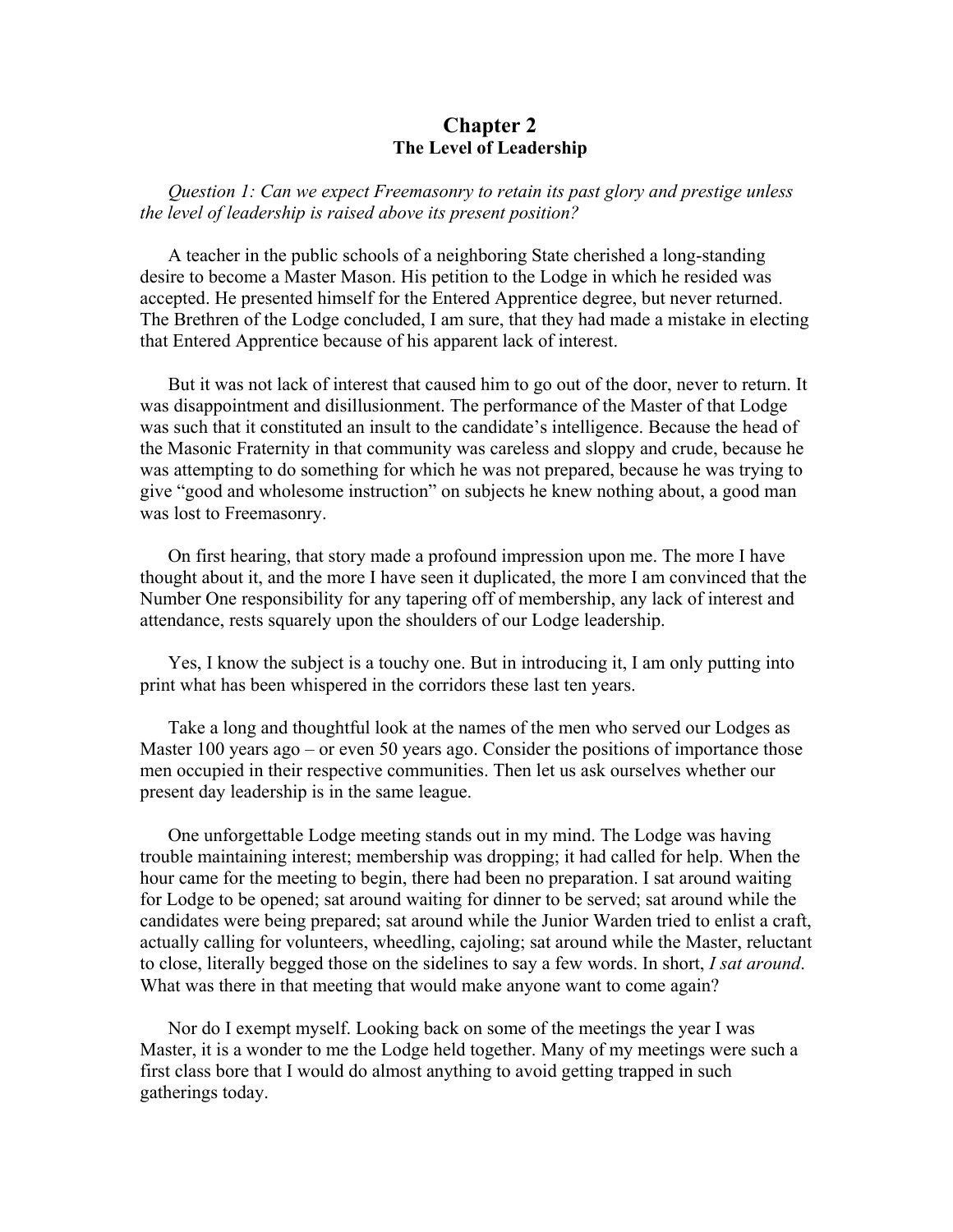If we want our Lodges to regain the position they once occupied in the interest and loyalties of men, we had better gain a proper perspective; we had better sort things out in the order of their importance. To open the discussion, permit me to make three pertinent observations:

1. **We must pay more attention to proficiency in the East.** We make a great todo over proficiency of candidates. We want to devise some method whereby new Master Masons may be forced to memorize a set of questions and answers. But we do little or nothing to insure proficiency where it really counts.

A Master is expected to be Master of his Lodge – not a weakling to be pushed around. Theoretically, he "sets the Craft to work and gives them good and wholesome instruction." Yet what do we require for election as Master? Simply that a Brother serve as a Warden. That is all. There are no minimum requirements as to ritualistic proficiency; nothing regarding history, symbolism, philosophy, ethics, law, tradition. Only a so-called degree for Past Masters which, in far too many instances, is a farce. We elect a Master and expect him somehow to become a leader. It never occurs to us to require evidence of leadership first.

2. **There is far more to being Master of a Lodge than the mere recitation of a ritual.** We are paying the penalty of years of "mass production" practices, and a bitter penalty it is. When Masters of Lodges are so lacking in imagination and vision that they cannot conceive of a Masonic meeting unless a degree is conferred, then we need not expect a revival of interest and attendance and we need not look for an upswing of membership short of war.

I would a thousand times rather see as Master of a Lodge a man who can provide real leadership, a man who can give "good and wholesome instruction," a man who comprehends what Freemasonry is all about, even if he cannot confer a single degree. Suppose he can not recite the ritual. So what? There always are those who are eager and willing to do ritualistic work, but there are precious few who can provide inspired leadership.

It is high time we start looking about for the best possible leadership and enlisting the support of men who can lead. But instead, we consider only those who come to Lodge, those who stick it out in the endurance contest. We "start in line" the man who is on hand whenever the door is opened regardless of whether he has even the most elementary qualities of leadership.

If the practice of automatic ladder promotion of officers must be discarded in order to obtain the kind of leadership we should have, then by all means let us discard the foolish custom. There is nothing in the winning of an endurance contest, in itself, that qualifies a man to be Master of his Lodge.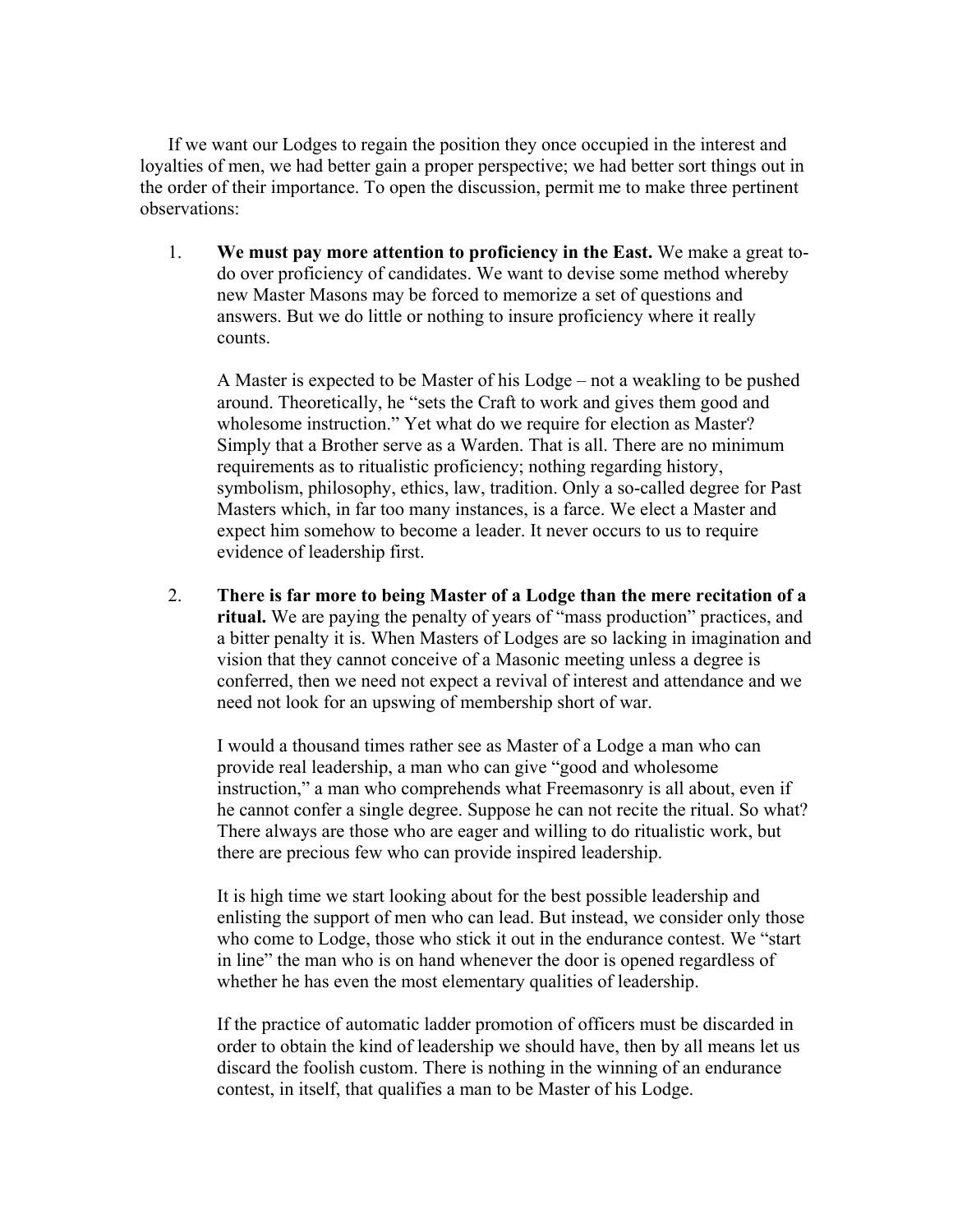If the so-called "line" of officers must be shortened to enable men of ability to serve their Lodges without devoting six or seven years to minor offices, then what are we waiting for? Why not shorten the line? Is not good leadership for one year more important than keeping a seat warm for six?

3. **If Freemasonry is to command respect in the community, then the man who wears the Master's hat must be one who can command respect.** The young teacher who did not return for advancement because his entire conception of Freemasonry was colored by what he saw and heard in the East. The Master of a Lodge is the symbol of Freemasonry in his community. If he is not a man upon whom intelligent people may look with admiration, then we need not expect to reap a harvest of petitions from intelligent men.

Make no mistake. Men judge Freemasonry by what they see wearing Masonic emblems. They judge a Lodge by the caliber of its leadership. If we persist, year after year, in putting our worst foot forward, then we can expect to continue getting just what we are getting now.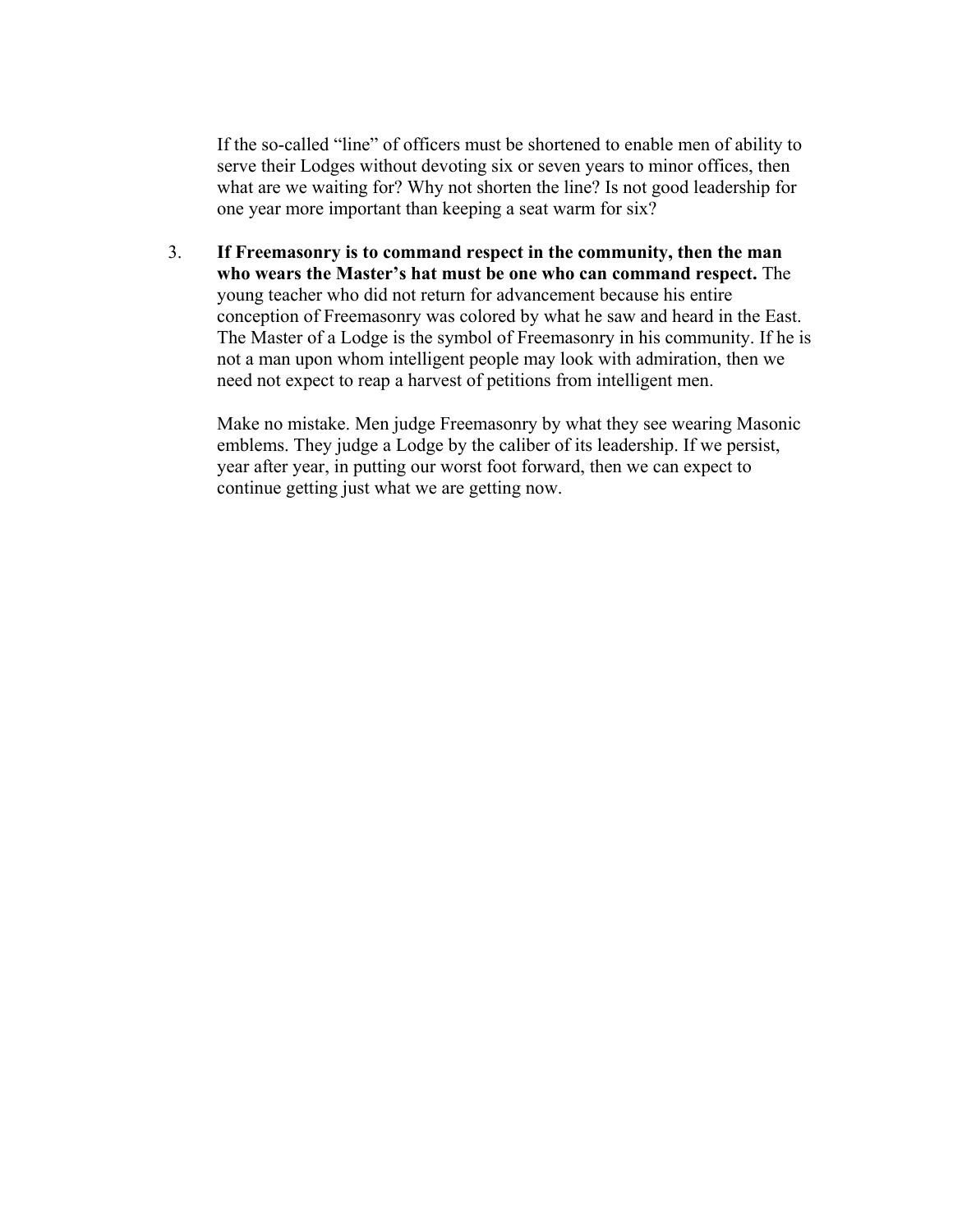## **Chapter 3 Asleep at the West Gate**

### *Question 2: How well are we guarding the West Gate?*

Down in Tennessee many years ago I heard one of the old stalwarts express the conviction that unless a Lodge is rejecting at least 20 per cent of its petitioners, it is either very fortunate or very careless. That striking statement has come to my mind many times in recent years. Unquestionably the good Brother had a point.

But 20 per cent, mind you, is one petitioner out of every five. (In Indiana we are rejecting about one petitioner in every twelve). It is not difficult to visualize what would happen if an Indiana Lodge were to reject one petitioner in five. The Grand Lodge office would be besieged with delegations; the Grand Master would be implored to do something to stop the "epidemic" of black-balling.

Of course, the rejection of one petitioner in five might, in the long run, be the best thing that could possibly happen to a Lodge, but we are not interested in taking the long term view. No, we want to get the new Temple paid for.

For years now I have heard the whispered complaint, "We used to be getting petitions for the degrees from the good, substantial leaders in the community. Now we are getting.  $\cdot$  . .  $\cdot$ 

Isn't it about time we stop our whispering and say some things out loud, even if they are unpleasant to hear?

One of the conditions causing dismay in more than one Lodge is the fact that the sons of its highly respected members are not petitioning for the degrees. True, they may be busy getting ahead in the world; they may not have the money; they may not be interested. But that is not all. Why should intelligent young leaders in the community petition a Lodge if they have little or nothing in common with its members? If they cannot find in Freemasonry a social, intellectual and cultural atmosphere that is comfortable, they will find it elsewhere.

We like to repeat the story about Theodore Roosevelt, as President of the United States, attending Lodge when the gardener on his estate was Master. (We don't say how often he went.) But I daresay if the membership of that Lodge had been predominantly gardeners, even the extrovert T.R. might have been a little lax in his attendance!

We can not escape the fact that men judge Freemasonry by what they see walking down the street wearing Masonic emblems. And if what they see does not command their respect, then we need not expect them to seek our fellowship.

Let's face it. Thanks to two wars, inflation, the cost of building and maintaining expensive Temples, and a general lowering of standards, thousands of men have become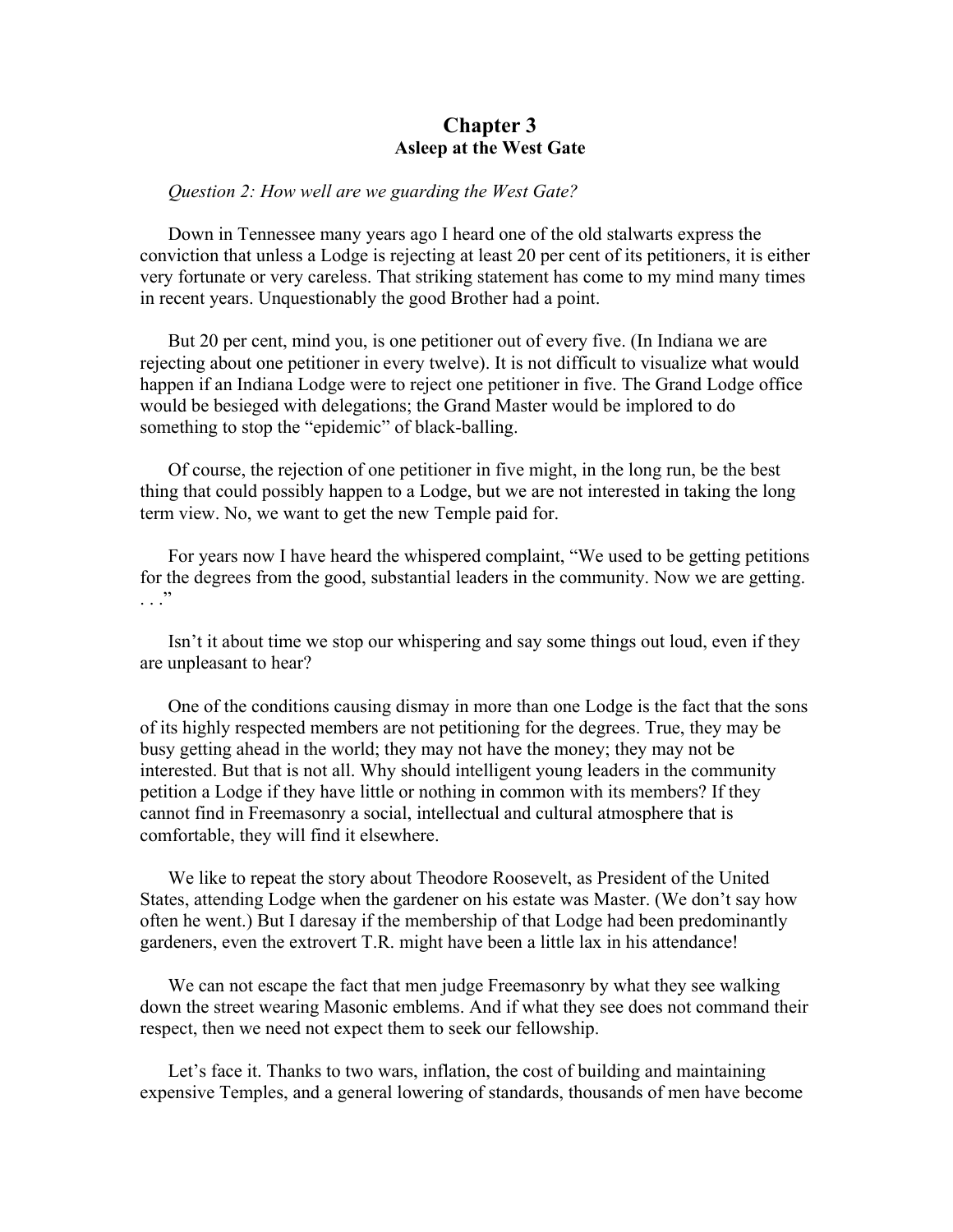Masons who should never have passed the ballot. The inevitable result, then, is that the Craft is not looked upon with the same degree of respect it once enjoyed.

How did it all come about?

- 1. **Economic pressure, for one thing**. A Lodge pays a heavy price for a new Temple so costly to maintain that membership must remain above a certain figure.
- 2. **We have fallen into careless ways in the investigation of petitioners**. There was the regrettable incident in my own Lodge one time when I served on an investigating committee. The petitioner was widely known; apparently he was worthy; at least nothing to the contrary had reached my ears. Accordingly I turned in a favorable report. The petitioner was elected. Several months later, from another source, the bombshell burst. Not until then did I learn that it was common knowledge about town that the petitioner was far from worthy. To correct the mistake there had to be some embarrassment and some unpleasantness. It has been a sobering thought to reflect that many of my Brethren may have questioned the petitioner's worthiness, but gave him the benefit of the doubt simply because I had made a favorable report!

Whence came the idea that a man – almost any man – has an inherent right to become a Freemason? Is it not a privilege to be conferred upon the worthy?

And whose idea was it that if a petitioner was rejected, a grave injustice has been done the petitioner? Is no one interested in seeing that an injury is not done the Lodge and all Freemasonry by electing one whose worthiness may be in question?

Such an Open Door Policy is not selectivity; it is come-one-come-all. And Freemasonry is a selective organization. It must be if it is to avoid the fate of a score of fraternal groups whose names are well nigh forgotten.

3. **Lodges are not utilizing their most capable members for duty on investigating committees**. In every Lodge there are Brethren of high standards who love the Fraternity and want to see its good name protected; men who would make more than a token investigation; men would really stand guard at the West Gate.

But are such men appointed as members of investigating committees? Not unless they happen to be present at a stated meeting when a petition is received. You have heard it innumerable times: "On this p'tition, I'll 'point Brother Joe Doak, Brother Jim Jones and Brother Bill Brown." Just like that, the deed is done—the most important assignment ever made in a Lodge is made with no more thought than would be given to who shall turn out the lights. In the hands of Joe Doak, Jim Jones and Bill Brown rests the good name of Freemasonry,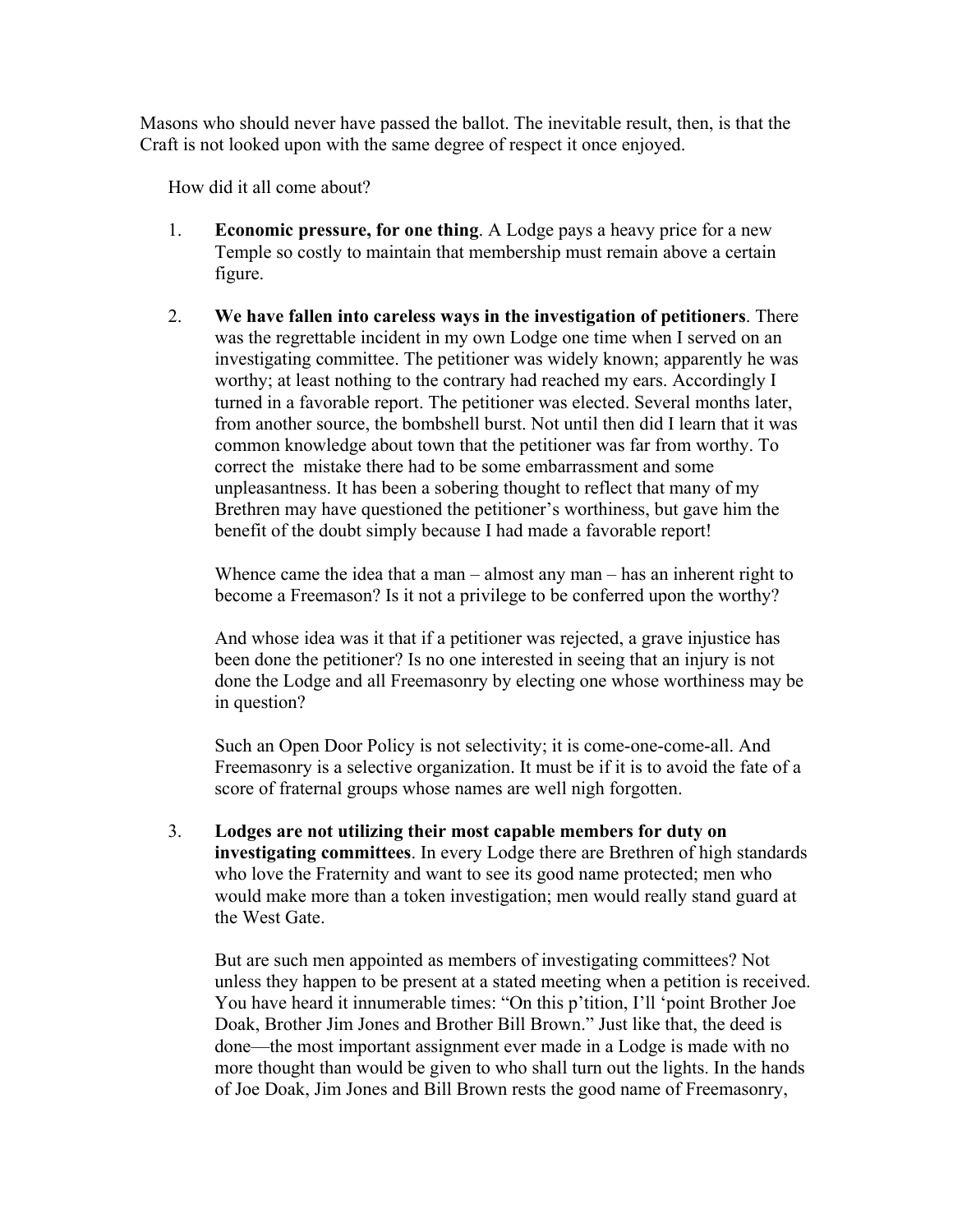even though they may know nothing at all about making an investigation, and care less. But Joe Doak, Jim Jones and Bill Brown were present at a stated meeting – perish the thought that one *not* present be used now and then!

All of us have seen Masters appoint investigating committees literally hundreds of times, but on how many occasions have we seen evidence of careful thought in the selection of personnel for those committees? Men of high caliber and ability are available. Why are we not using them? Is it for fear they might turn in an unfavorable report?

You have heard me say it before and you shall hear me say it as long as I have a voice and a pen: in Freemasonry, there simply is no substitute for quality. We are accepting too many petitioners who can pay the fee and little else; too many men who have no conception of what Freemasonry is or what it seeks to do, and who care not one whit about increasing their moral stature; too many men who look upon Ancient Craft Masonry with contempt – who are interested in using it only as a springboard from which to gain a prestige symbol.

And we had better start applying the brakes while there is yet time.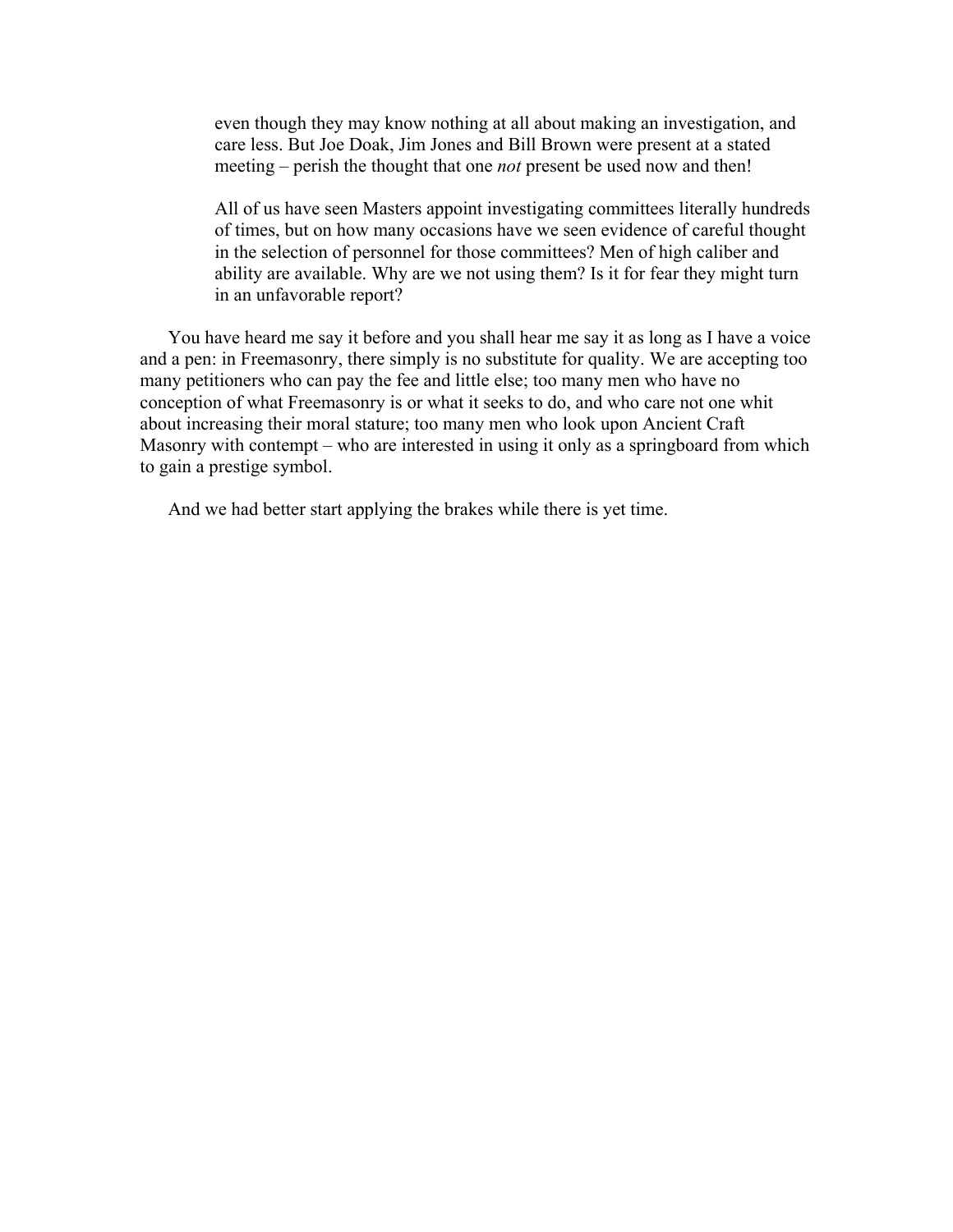## **Chapter 4 Pearl of Great Price?**

#### *Question 3: Has Freemasonry become too easy to obtain?*

Some three months ago when this series of articles was introduced, I took advantage of a fifty-year presentation occasion to write a Masonic editorial. The recipient of the Award of Gold had petitioned a Southern Indiana Lodge in 1911 when he was making \$10 a week as an apprentice printer. The fee for the degrees was \$20. He thought enough of Freemasonry to empty his pay envelope twice.

A century ago it was not uncommon for men to pay what amounted to a month's wages to become a Mason. We know without challenge that today petitioners are paying a fee which represents a week's wages at the most – sometimes only two or three days!

When we compare the nominal dues paid to a Lodge of Freemasons with those paid to a service club, a labor union, a trade or professional organization or a country club, we begin to get a faint idea of the source of some of our troubles.

And when we compare the ridiculously low fees paid to an Ancient Craft Lodge with the aggregate fees paid to other Masonic bodies and appendant groups, we begin to see clearly what is wrong. Men are willing to pay for the privilege of Freemasonry, but we distribute the fee they should be paying to an Ancient Craft Lodge among all the relatives, the in-laws and the step-children. We place such a cheap value on the basic degrees that it is no wonder newly raised Masons end up having little or no respect for the Symbolic Lodge.

Before we are in a position to tackle some of the difficulties that beset us, we must reestablish the premise that Freemasonry is a Pearl of Great Price, worth a great deal of effort, a great deal of sacrifice, a great deal of waiting to obtain. We need to do a little preaching, perhaps, with a certain New Testament passage as the text: "For where your treasure is, there will your heart be also."

Has Freemasonry become too easy to obtain? I am one who believes that it has. And I am not the only one. My old friend Arthur H. Strickland, of Kansas, recently wrote a thoughtful article for The Philalethes, entitles, "Who Killed Cock Robin?" Calling attention to the old axiom that what is easy to get is not much appreciated, he observes that "we have done everything that we can think of to cheapen Masonry. . . .We have cheapened the Fraternity to the point that it is seriously reacting against us."

Has Freemasonry become too easy to obtain? To me, the question is not even debatable. For example:

1. **Our fees for the degrees are so low as to constitute an insult to the Fraternity.** When I petitioned for the degrees in 1933 the fee was \$20. That was a good-sized chunk of anybody's money in 1933, but I would have paid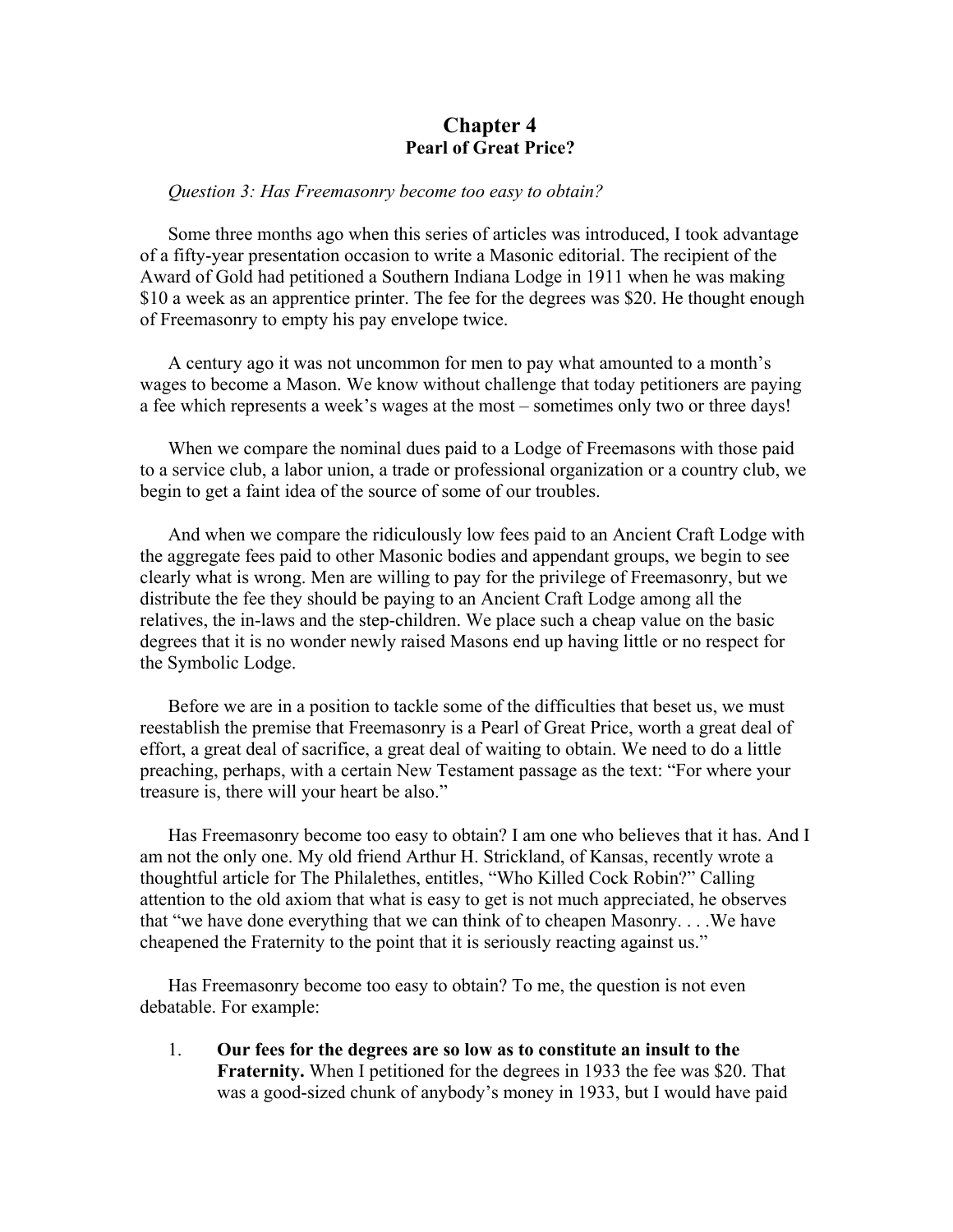three times that amount. Our economic standards of today can hardly be compared to 1933, yet the minimum fee in Indiana is still only \$30—and one Lodge in five charges the absolute minimum. There is not a Lodge in Indiana whose fee should not be at least twice its present amount.

For a long time I have had the uneasy suspicion that the period of accent on quantity rather than quality may have started during those cut-rate years of 1933 to 1944 when the minimum fee was only \$20.

2. **Everything is geared to speed, as if a deadline had to be met.** Freemasonry is no longer worth waiting for, nor working for, nor sacrificing for. Too often it is only a badge of respectability, a prestige symbol, to be obtained with the same hurry-up zeal that would be assumed in acquiring a Cadillac or a yacht. Candidate A must be rushed through the degrees before he leaves for service in the armed forces (he has heard it might be helpful to him.) Candidate B must be rushed through because he is about to move to a distant point to take a new job. Candidate C must hurry through so he can join a class in some other organization.

Proficiency? Nonsense! A friendly coach can take care of that. Comprehension of the underlying philosophy of Freemasonry, its symbolism and ethics and traditions, what it is and what it seeks to do? You know the answer to that question as well as I.

And we not only permit such a situation – we actually encourage it. How, in Heaven's name, can we so cheapen Ancient Craft Freemasonry and expect anything other than contempt for the parent body?

3. **The privilege of courtesy work has been so abused that it actually has become a detriment to all Freemasonry.** What was once intended as an occasional pleasant arrangement for the benefit of a Lodge has been liberalized to the point that it now is only for the convenience of a candidate. Do you realize that a candidate for the three degrees may become a Master Mason without ever having attended a single meeting of the Lodge which has elected him? He can be initiated in one Jurisdiction, passed in another, raised in another. And yet we expect him to become a loyal and devoted Mason, with a strong sentimental attachment to a Lodge he knows nothing about, and which has done nothing except to elect him! We crave his faithful attendance, but we do about everything in our power to create a situation in which loyalty has no place.

The incident in Montana in which a Brother received his fifty-year button without ever having attended a meeting of his own Lodge is not as far-fetched as we would like to think.

We can learn a great deal from our Mother Grand Lodge of England and from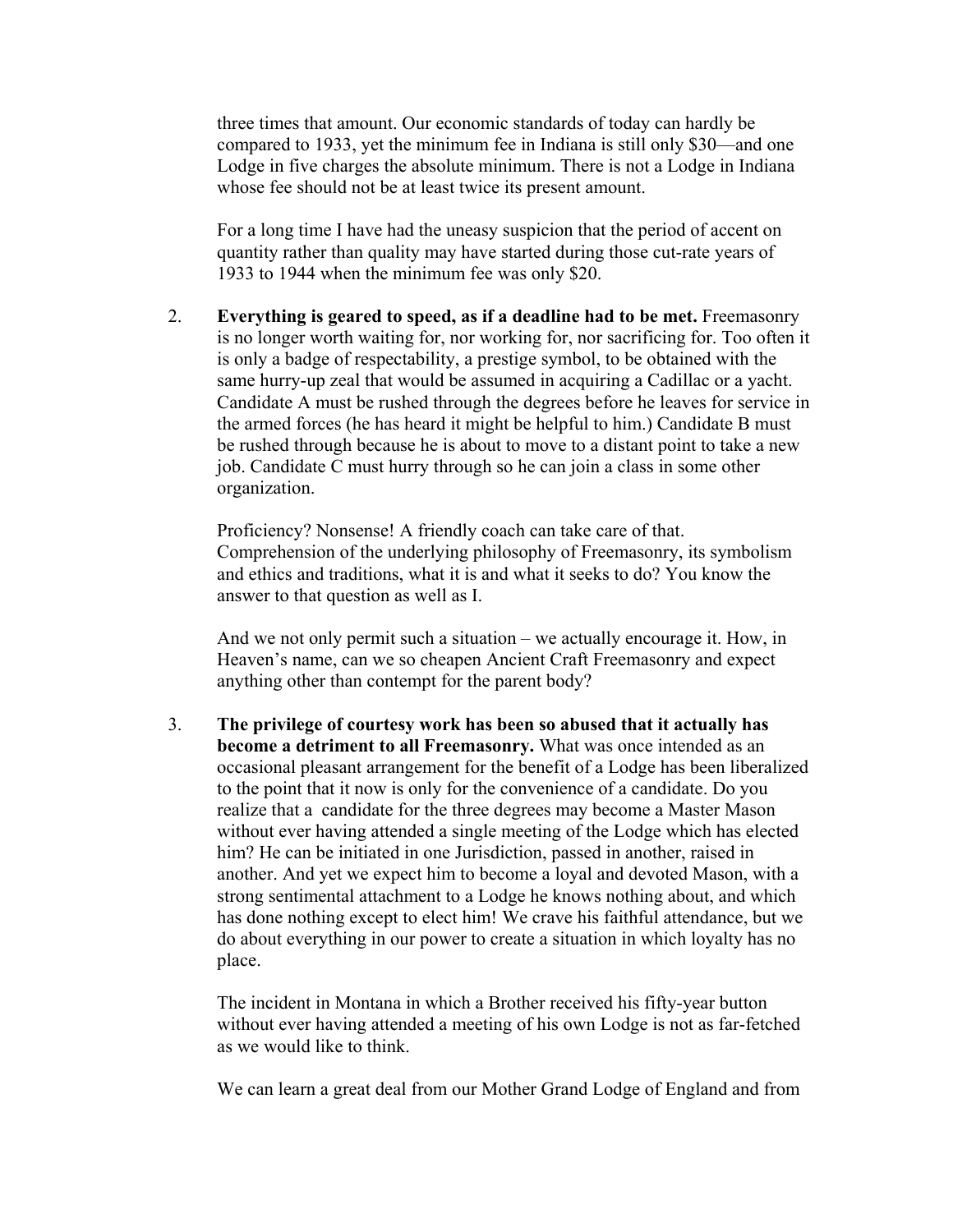the Jurisdictions of Scotland and Ireland, Australia and Canada, where a candidate must receive the Entered Apprentice degree in the Lodge that elected him, and in no other. It was a sad day for Masonry in Indiana when that regulation was repealed.

4. **One of the worst offenders in the cheapening process is the well-meaning father who is too eager for his son to become a Mason.** Those are hard words, but I have seen the story repeated over and over again. Sonny must be pushed through because Pop wants him to join the class in another body; because Pop wants him to receive the degrees in Germany, or France, or South America. Sonny may not have even lived within the Jurisdiction of the Lodge for years and years, but Pop wants him to join if the Lodge has to violate all the rules in the book to accomplish it.

So Pop comes to the Grand Lodge office with a plea that the residence laws be set aside; that the period of investigation be waived; that Sonny be advanced without regard to proficiency. You have known him; so have I. His name is legion.

What a contrast to the spirit of that great and good Past Master of an Indianapolis Lodge who waited years upon years to hear his son express the desire to become a Mason—and who, even then, did not offer to pay the son's initiation fee because he wanted the boy to appreciate what he was getting!

And then there are the ill-advised church parishioners who pay the fee for their minister. I have met quite a number of those ministers in my day, and have become rather cynical after working long hours trying to unravel their record of suspensions for NPD. But I must not get started on that subject.

When we downgrade Ancient Craft Masonry, submit it to all sorts of indignities, look upon it with contempt, label it as something hardly worth mentioning, permit it to have only the crumbs that fall from the table, what can we expect if Master Masons no longer give to their Lodges their full measure of loyalty and devotion?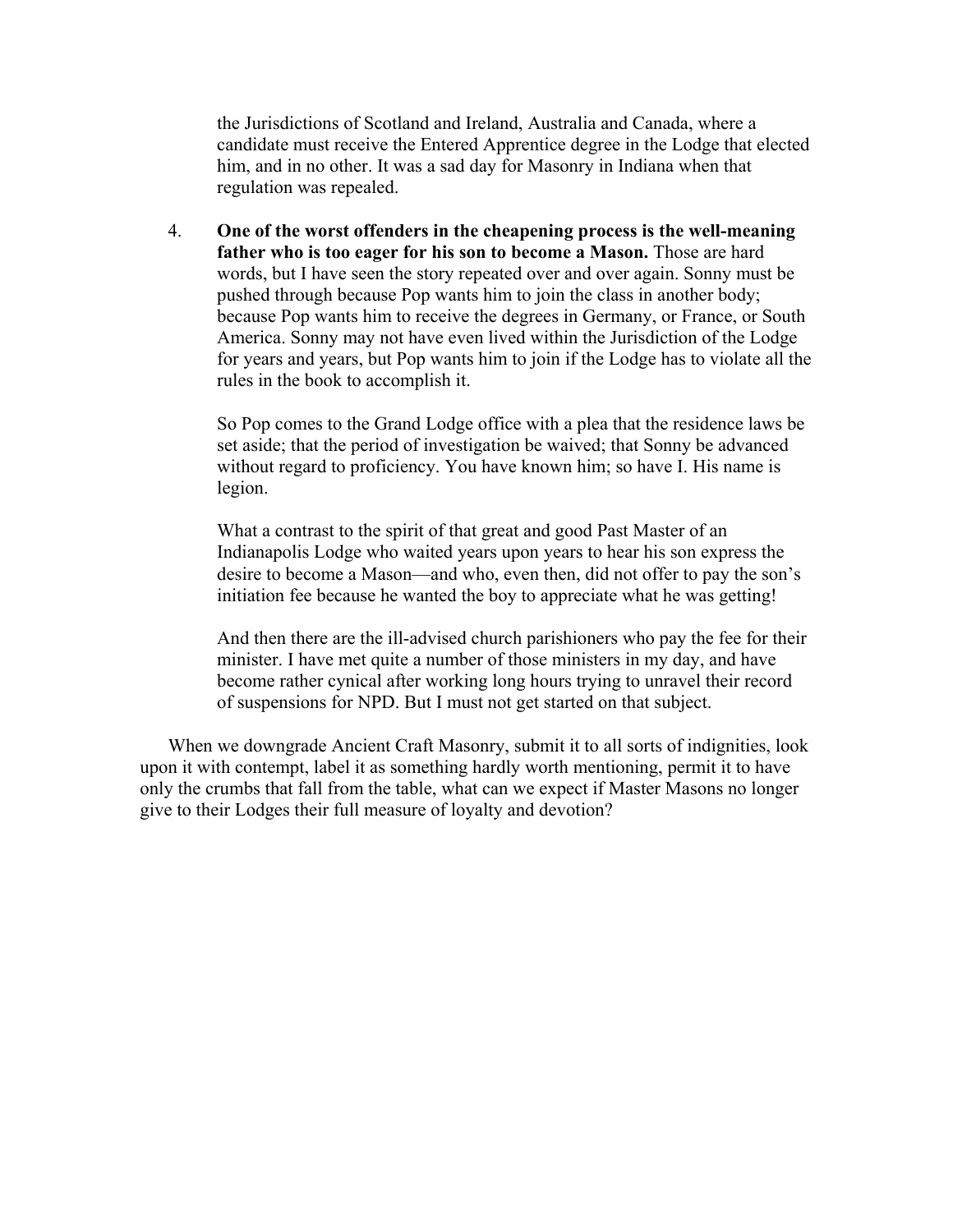## **Chapter 5 The Closed Corporation**

#### *Question 4: Are we not worshipping at the altar of bigness?*

One of the most serious trend in American Freemasonry is the development of the oversized, impersonal Lodge. Even though such a condition is utterly foreign to all the traditions of Freemasonry, little or nothing is being done to correct it. On the contrary, Lodges are encouraged and expected to become even larger. What the result will be, no one knows. It may require a crisis of the first order to bring us to our senses.

The entire philosophy of Freemasonry is built around the individual – the erection of a moral edifice within the heart of a man. All its symbolism is individual symbolism; all its tradition and practice is aimed at making individuals wiser, better, and consequently happier. Mass movements simply have no place in Freemasonry, and never have had.

Then why do we worship at the altar of bigness? For one thing, we are Americans. We measure civilization in terms of automobiles, TV sets and bathtubs. We count the number of gadgets as shown in the census reports and assume that means we are more civilized.

In the United States, the average membership of Masonic Lodges is about 252; in Canada's nine Jurisdictions, 166; in the seven of Australasia, 117; in Puerto Rico, 92; in Scotland, 85; in England, 80; in Mexico, 70; in Germany, 53.

Interestingly enough, the small Lodges overseas have little or no attendance problem. The Brethren receive a *summons* to attend their Lodge and they attend because it is worth attending, and because the membership is small enough that there is a congenial, closely knit unit—a community of interest, if you please. And certainly no one can accuse the overseas Lodges of not "doing things." In their benevolent work and in their impact on community life, they put us to shame.

In the 49 Jurisdictions of the United States average membership ranges from a high of 482 in the District of Columbia to a low of 115 in North Dakota. There is even a Lodge in Kansas with some 5,700 members. (I almost hesitate to mention the fact for fear some of our itchy Hoosier Brethren will set out to exceed that record of doubtful distinction.)

Only nine Jurisdictions have a higher average membership per Lodge than Indiana's 336. They are all in densely populated States. (It will give us grave concern, I am sure, to know we are tenth instead of at the top.)

Is all this talk some curious notion the Grand Secretary has all by himself? Not at all. Some of the best minds in American Freemasonry are deeply concerned. Speaking of poor Lodge attendance, Past Grand Master Ralph J. Pollard, of Maine, observes: "This problem is probably inherent in our American system of large Lodges and relatively low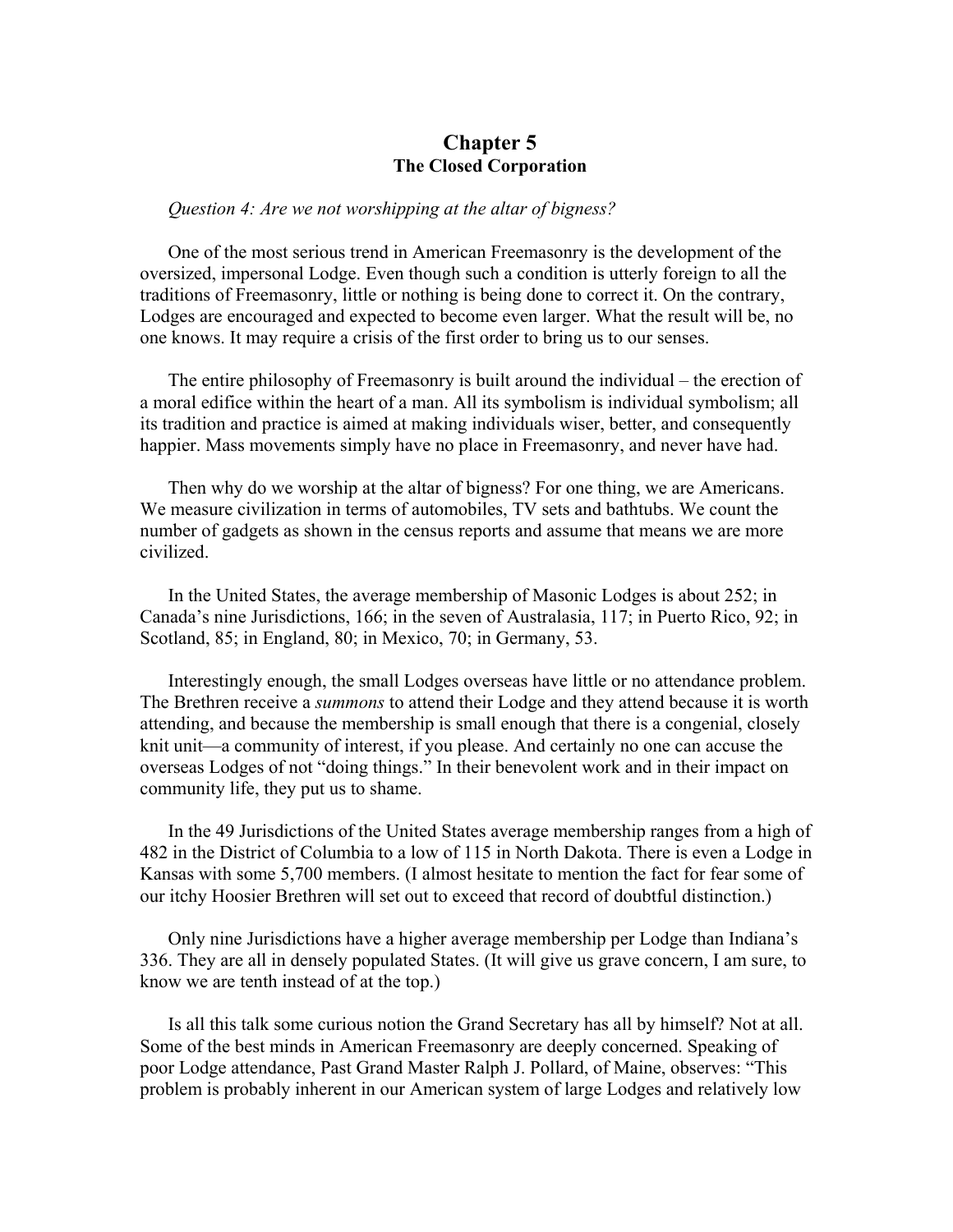dues. It is one of the prices we pay for bigness and cheapness … Probably the best longrange cure will be found in more and smaller Lodges where more Brethren can be put to work and where a warmer and more intimate fraternal spirit can develop."

And in a masterly address before the Conference of Grand Secretaries in North America in February, 1962, Dr. Thomas S. Roy, Past Grand Master of Massachusetts, observed, "If we permit our Lodges to increase in membership to a size inconsistent with a close fellowship, then we have created the conditions for non-attendance. The Grand Lodge of England is chartering new Lodges in England at the rate of over twenty-five a year. It is of some significance that, according to the latest figures, the average membership in all Lodges under the Grand Lodge of England is roughly eighty."

### **II**

What happens when we worship at the altar of bigness?

- 1. **Well, in the first place, our annual waste of leadership is nothing short of a sin.** Every year our Lodges welcome into Masonic membership hundreds of men with a great potential for inspired, dedicated leadership – and then we make certain they will have no opportunity to exercise it. Only one Master can serve in a given Lodge per year. We close the door on the best we have because we are too shortsighted, too solicitous of numbers and bank account to divide our membership into smaller units and utilize the manpower that is going to waste.
- 2. **We provide too few opportunities for new members to use their talents, and then wonder why they lose interest and drift away.** I have heard Lodge officers complain bitterly about new members coming once, twice, three times, and then no more. But why should they come when there is nothing for them to do except listen to the minutes and allow the bills? There is no place for them; worst of all, no one seems to care.
- 3. **The fellowship of Freemasonry does not thrive in the mass.** When will we ever learn that fellowship, that sweet and precious jewel of our Brotherhood, is an intimate thing not shared with great numbers? Some of the most priceless memories of my 28 years as a Mason center around individual contacts with just a few of my Brethren in the Lodge room and about the table – those times when we were doing things together, rejoicing in prosperity, standing steady in adversity – *but always together*. Thank God there weren't a thousand of us. If there had been, I daresay my interest in Freemasonry would have withered on the vine years ago.

What must be the feeling of a newly raised member when he discovers that his Lodge, which promised him fellowship and intimate friendships, is but a huge, impersonal aggregation of strangers – a Closed Corporation!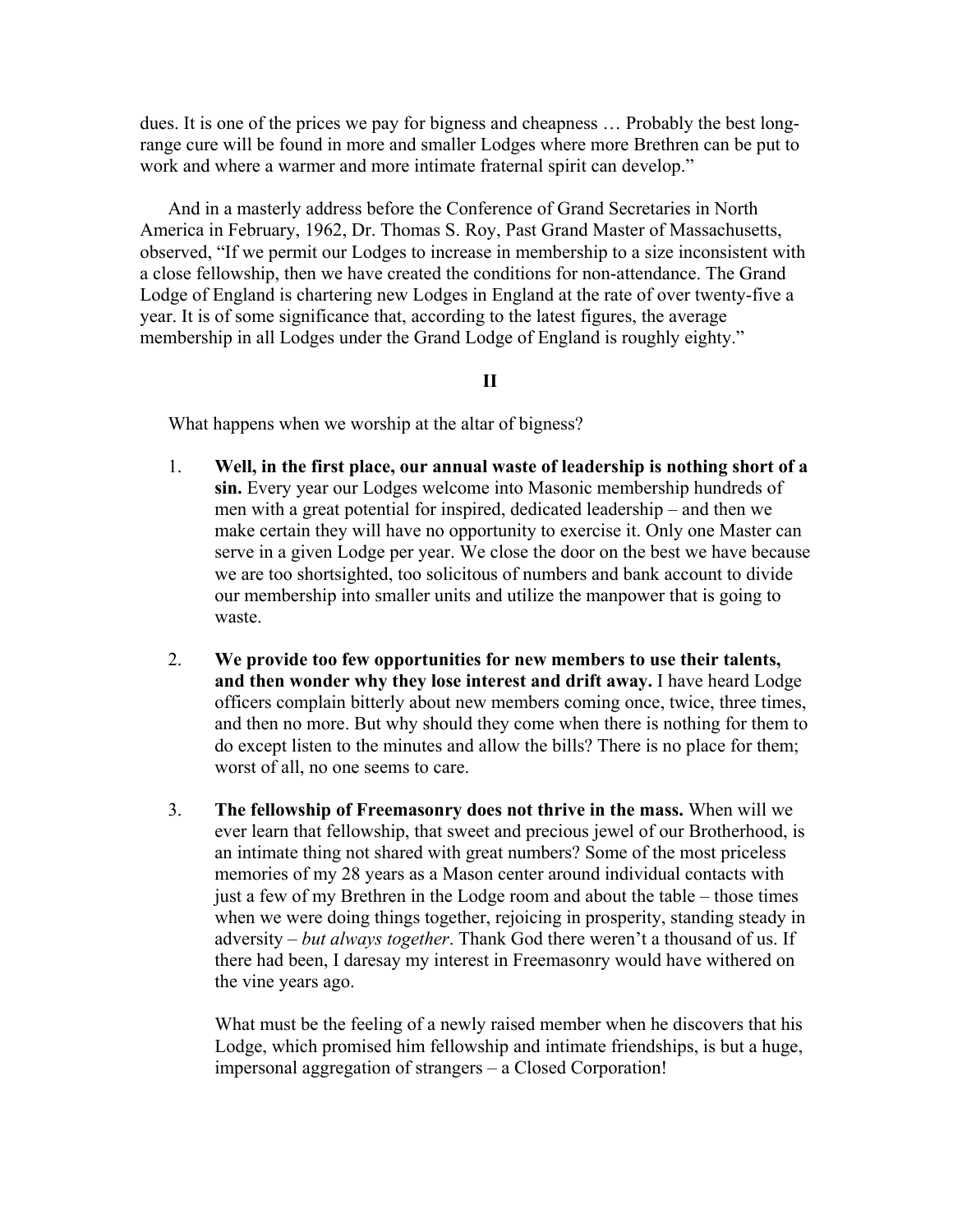And we wonder why the membership curve goes downward, and why Masons do not attend meetings of their Lodges!

### **III**

What are we doing about it? Just making certain that new Lodges will be formed, that's all. Then why aren't we at work on a long range, patient effort to correct a serious condition?

### 1. **Well, first of all, remember, we are Americans, and in all areas of life we worship at the altar of bigness.**

Two men came to my office to talk over what had to be done to form a Lodge in a rapidly growing community. Let us call the community Suburbia. One of the Brethren made a significant statement that has been ringing in my ears from that day to this: "In my Lodge of more than 1,500 members," he said, "I haven't a ghost of a chance to ever go through the chairs. A new Lodge at least would give me the chance." That Lodge was never organized, because a neighboring Lodge sent a committee to serve notice on the Brethren that "*We regard Suburbia as a stock pile for our Lodge*."

2. **Then, we are not at work organizing new Lodges because a new Lodge might cause some inconvenience to a horde of organizations now occupying quarters in our Temples.** Scores of Masonic Temples in Indiana have room for one or two additional Lodges, but house only one. Instead of encouraging Lodges of Ancient Craft Masonry, which should be occupying our Temples, we shut the door on them in favor of groups which have attached themselves to Freemasonry's coattails. Isn't that statesmanlike thinking?

I am not worried about Lodges that are too small and too weak. That condition will eventually take care of itself. What disturbs me is the number of Lodges that are too large – and that condition is *not* taking care of itself. What possible reason is there for boasting that Brotherly Love Lodge is the largest Lodge in the city or in the state? That should be cause for apology rather than rejoicing. Brotherly Love Lodge should be devoting its energies to the extension of its influence in other areas – but you can bet that Brotherly Love Lodge will do nothing of the sort. It might lose a few dozen members.

Truly, "the harvest is plenteous but the reapers are few." Scores of Indiana cities and towns could use another Lodge, or two or three, to the good of all Freemasonry. The population is here, and, in most instances, facilities could be made available. But first we must get over our foolish idea that in order to be effective a Lodge must be large, and wealthy, and own a lush Temple in which 5 per cent of its membership or less can huddle together on meeting nights.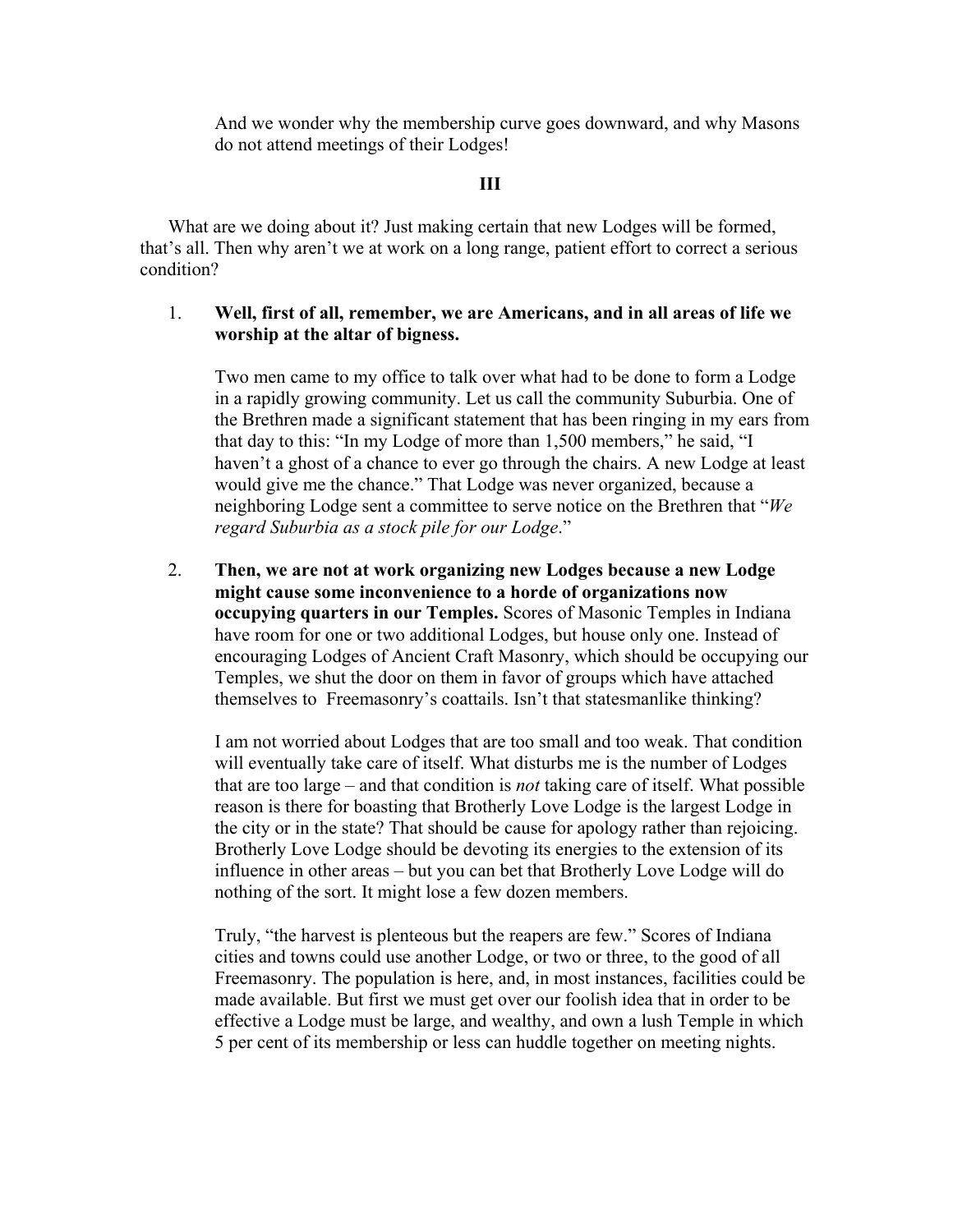What happens to an institution designed to be simple becomes complex, when units meant to be small become oversize and unwieldy, when work intended for many is restricted to a handful, when something that should be intimate becomes impersonal?

What happens? Look around. Exhibit A is all about us.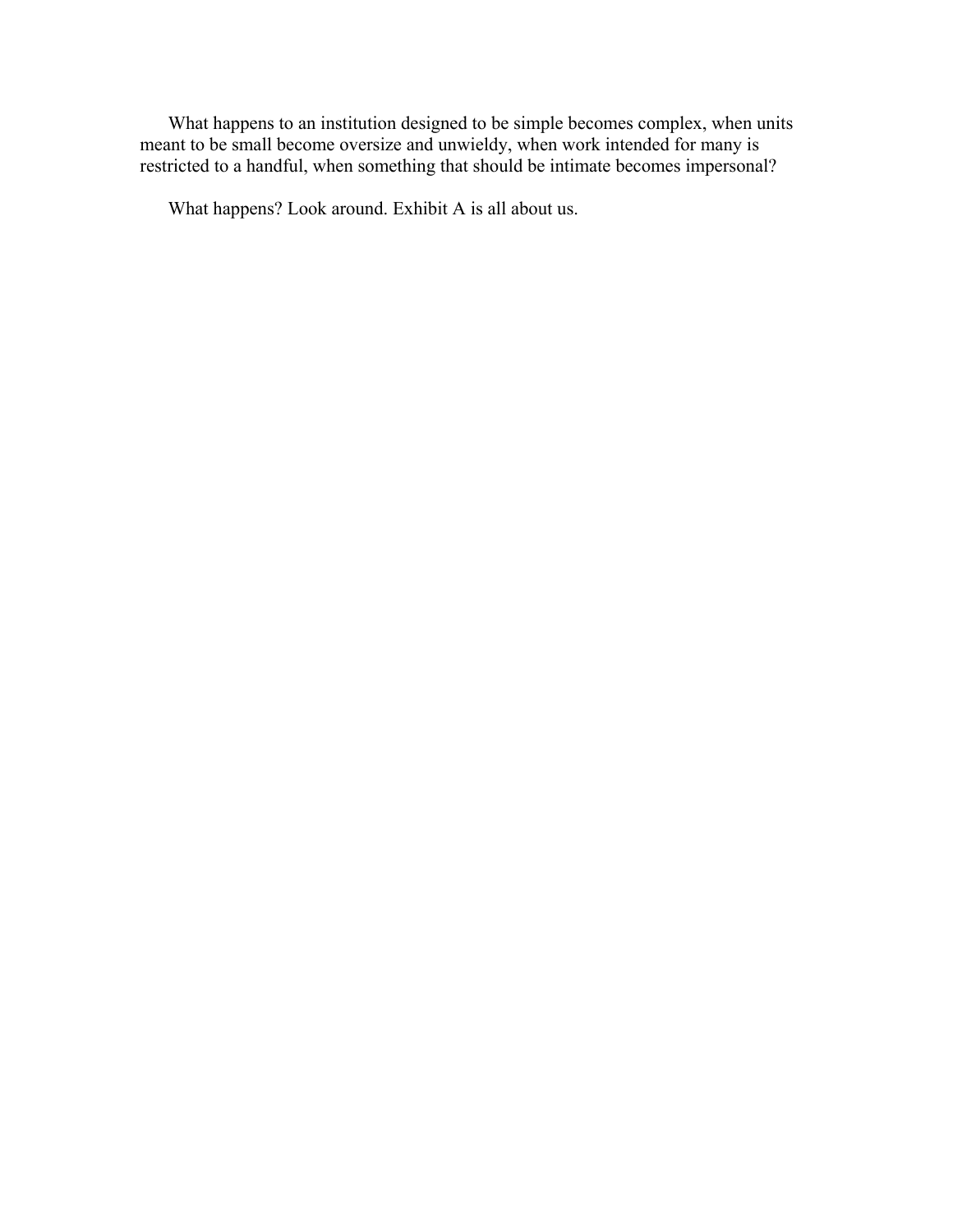### **Chapter 6 Subdivided We Stand**

*Question 5: What can we expect when we have permitted Freemasonry to become subdivided into a score of organizations?* 

Back in my newspaper days I used to get a great deal of unwholesome amusement out of the power struggle between four church congregations in a town of less than four hundred inhabitants. All four churches were of the same denominational family and bore the same name. Each claimed to be the Real Thing. The membership of each was convinced that all others were heretics, and, as such, were condemned to eternal damnation.

What must a newly raised Master Mason who takes his Freemasonry seriously think of our subdivisions? Are they just as baffling to him as the four churches of the same name in a town of 400 were to me? Sometimes I wonder.

What must he think when he discovers that no less than 70 organizations have attached themselves to our ancient brotherhood – and that the end is not in sight? What is the reaction of the man who came into Freemasonry of his own free will and accord when he finds that a subdivision can solicit him almost as soon as he leaves the altar in the Entered Apprentice degree? And how does he feel when his beloved Lodge is referred to as the "Blue Lodge" with a rather patronizing air, and when the so-called "Blue Lodge Mason" is looked upon as something inferior, as if his neck and ears were not quite clean?

If we are interested in exploring possible causes for a decline in membership and for a slackening of interest and attendance, we had better look to our subdivisions. Of course, he who introduces the subject invites bitter criticism, but I stand firm on my conviction that in the United States we are spreading ourselves so thin that the basic unit – the Ancient Craft Lodge – is the loser. We may not end up by killing the goose that laid the golden egg, but certainly we are bleeding her white.

Yes, I am a member of many of the subdivisions. All of them have contributed much to my understanding and appreciation of Freemasonry, and I do not believe any of them can question my loyalty. *"It is not that I love Caesar less, but that I love Rome more."* 

And I am not the only one who is concerned, -- not by a great deal. Authorities by the dozen might be quoted. As long ago as 1924 the eminent English Masonic student, Sir Alfred Robins, was writing that "this sponge-like growth is spreading in American Masonry, and is threatening certain of the best interests of the Craft." One of the most forthright and statesmanlike pronouncements comes from Brother Noah J. Frey, 33º, Scottish Rite Deputy for Wisconsin, in an address before the Grand Lodge of Wisconsin in 1961. "Sometimes," he said, "I wish that Masonry were not as divisive as it is, because we are all Blue Lodge members, and I fear that we lose sight of that fact and divide ourselves into smaller groups and thereby increase our inefficiency."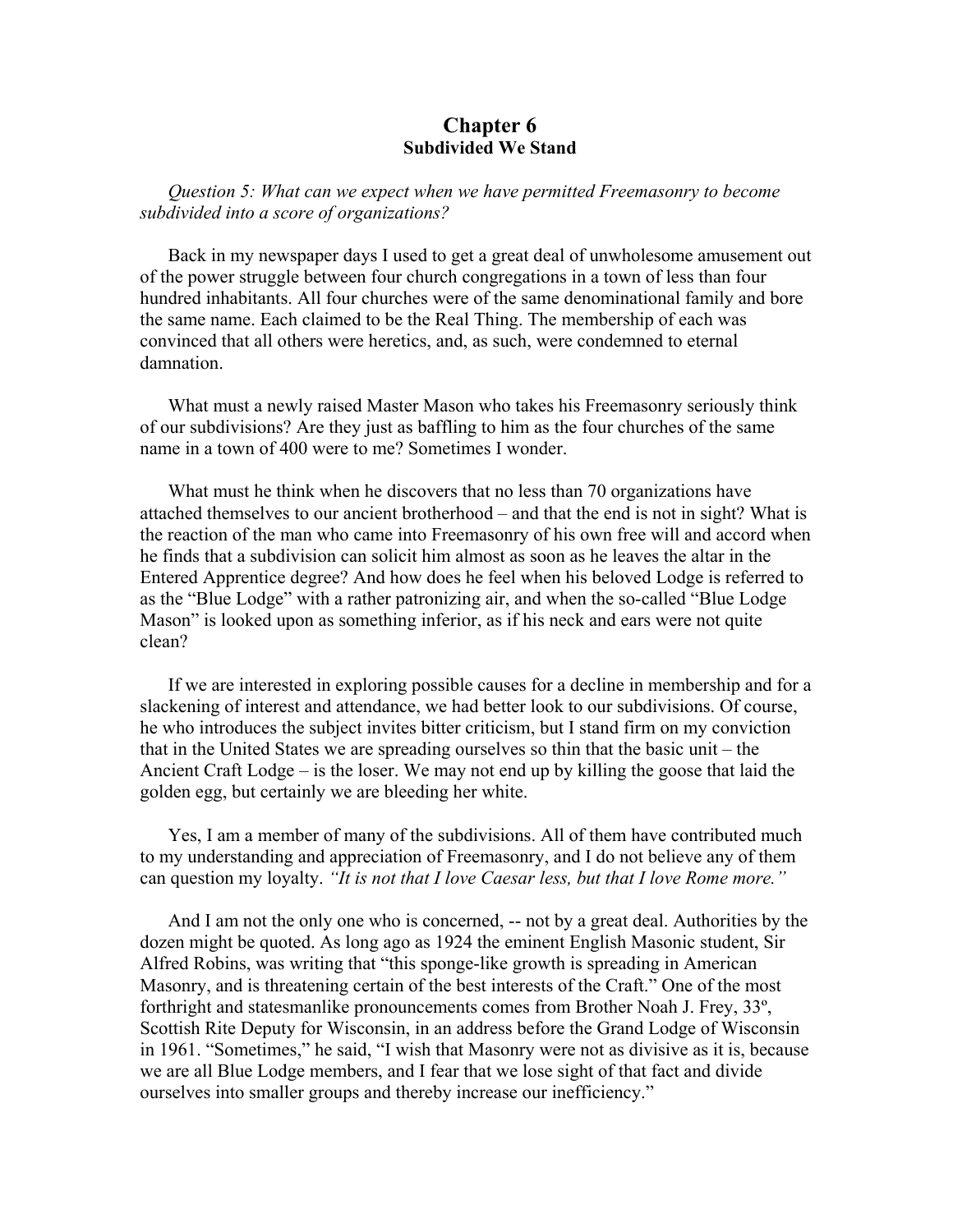And certainly Dr. Thomas S. Roy, Past Grand Master of Massachusetts, can not be accused of hostility to any Masonic body, yet in an eloquent address before the Conference of Grand Secretaries in North America in February, 1962, he was forced to declare:

"If we permit the proliferation of Masonry into rites, and the 57 varieties of bodies whose membership is dependant upon ours, let us face the fact that the attendance that goes to them belongs to us. There is a sense in which it can be said that their success is our failure. I am not passing judgment on any of them. I am a good member in some of them, and have done my share of work in them. But they all must face the fact that they must pour some of their strength back into the Symbolic Lodge. For any weakness we develop must sooner or later communicate itself to them."

It is not basic loyalty that is at stake; it is not unity of purpose that we lack. Nor can we gloss over our shortcomings with talk about money, and benevolences, and good works. *These are not the issues.* We have never faced the real issues, which are:

*One*: The weakening of the basic unit of Freemasonry by too great an emphasis on our subdivisions, and,

*Two*: The unsound premise that the child is more important than the parent.

Let's stand before the mirror and take an honest look at ourselves.

1. **Masonic bodies and appendant organizations are actually competing for the time, the attendance, the interest, the substance, the devotion of Master Masons.** I am sick and tired of all the talk about TV, and the automobile, and bowling leagues as competing influences. It is time we look in our own house to see where the competition comes from.

Like the four churches of the same name, each Masonic organization poses as the Real Thing. Each claims to have That Which Was Lost. Each is the true wrinkle if we want to appear before the world as a Big Mason – one with a collection of degrees, exclusive and affluent.

2. **Our subdivisions have encouraged the mental attitude that when a Master Mason gains membership in another body, he then and there has outgrown the Ancient Craft Lodge.**

Several months after I became a Mason I was solicited by a worker in one of the recognized bodies. But I had mental reservations. "Why is it," I asked him, "that Masons who belong to the other bodies place such a stress on those affiliations and seem to care so little about their Lodge?" Just what answer he gave me I do not remember. Really, it doesn't matter too much, for the question never has been answered to my satisfaction. I held out for about three years before I presented my petition.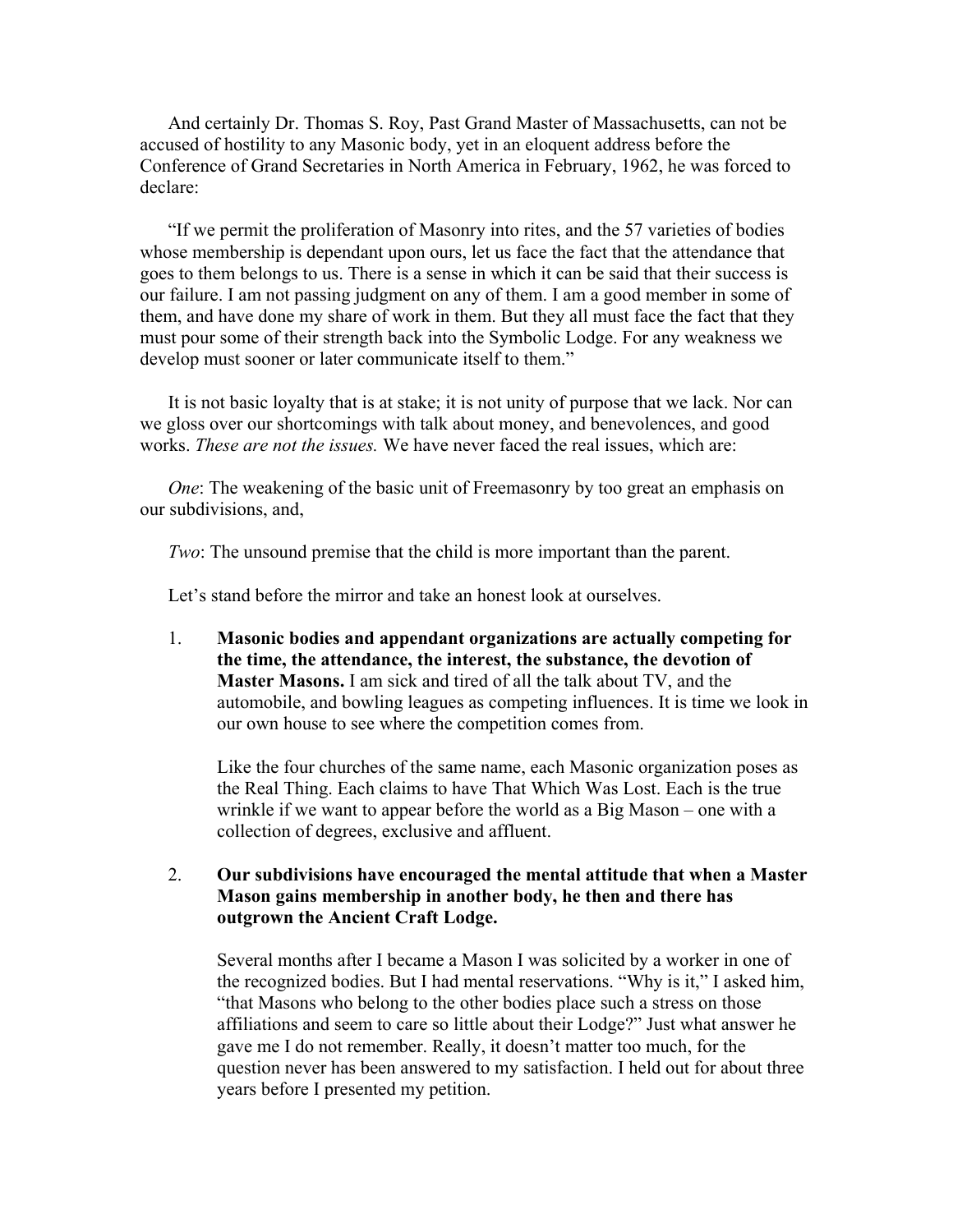Years later, when I received the degrees in another Masonic body, I overheard a past presiding officer say, "Now here, in this body, you will find the Cream of Masonry." From that day to this, I have resented such artificial class distinction.

The newspaper obituary in my files which states that the deceased "was a member of 17 organizations, 10 of them Masonic groups," and then proceeds to list everything that could be bought with money, is a case in point. To be a Master Mason was not enough; actually, that was of little or no importance.

And what about the Vanishing Emblem? What is wrong with the Square and Compass? Even Grand Masters have discarded it. Is it no longer a badge of honor? Must something else replace it to set the wearer apart and place him in the aristocracy?

A young man of my acquaintance was interested in petitioning for the degrees. He was interested, that is, until a Master Mason gave him the old Superiority Sales Talk, something like this: "Sure, I'm a member of Brotherly Love Lodge, but only because I have to be. The Blue Lodge, it doesn't mean a thing to me. What I'm after is what give me the prestige and helps me in my business!"

And we wonder why attendance is poor, why interest is lax, why the membership curve goes downward!

### 3. **Then there are these subdivisions that foster the attitude that, within their place of refuge, the standards of Ancient Craft Masonry do not apply.**

Therein lies a situation that is more than alarming; it is downright vicious. Scarcely a Jurisdiction in the United States is free of headaches brought on by some group restricting its membership to Masons, but considering itself exempt from Masonic standards. A few Jurisdictions have met the issue head on, to the good of all Freemasonry. Others have looked in the other direction, and thereby have damaged the entire Fraternity.

One of these days Masonic leadership had better come to grips with the issue. The winking attitude which says, in effect, "It's none of our business as long as you are not wearing an apron," is unthinkingly dealing a body blow to our beloved Craft. A serious minded young friend of mine expressed interest in Masonry until a Past Master gave him a lurid description of the antics and the carousals he enjoyed in his favorite appendant organization. That ended his interest. Mark it down. *The public makes no distinction between the Master Mason who wears an apron and the Master Mason who wears some other kind of garb.*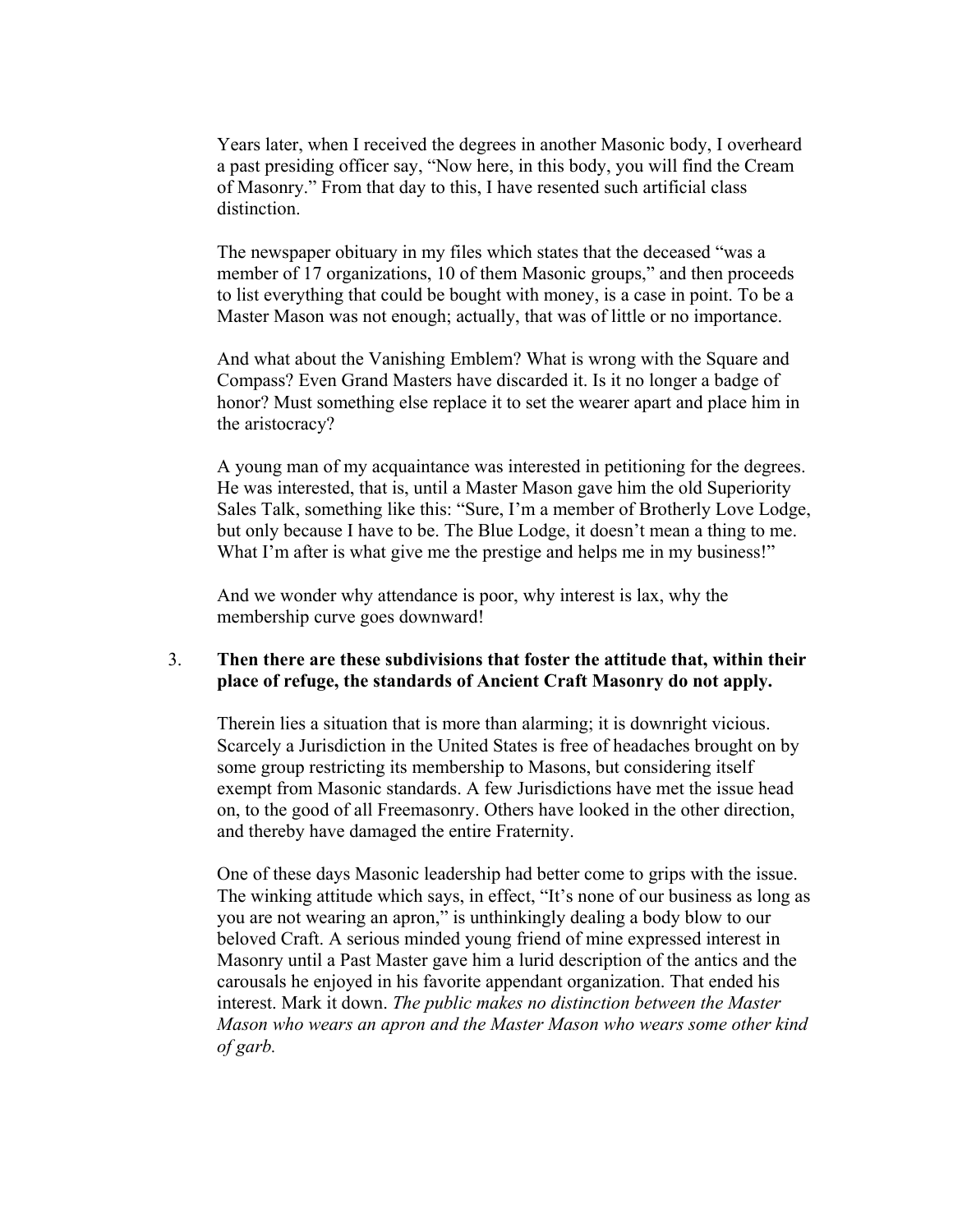4. **When the leadership of Ancient Craft Masonry neglects the parent body to smile upon everything which claims a relationship to Freemasonry, however remote, that leadership is not contributing to a solution of our problem; it is only aggravating it.** In a single year, not so long ago, two American Grand Masters actually visited more appendant bodies than Symbolic Lodges in their respective terms of office.

From one end of America to the other, Grand Masters are going up and down their jurisdictions like itinerate peddlers, promoting everything under the sun except plain, unadulterated Symbolic Freemasonry. They go to Washington to attend what used to be the Grand Masters' Conference and find that it has become "Masonic Week" with the side-shows taking over. Truly, the tail has begun to wag the dog. And we wonder what is wrong!

Subdivided we stand, and subdivided, I fear, we shall fall.

One does not have to be more than forty to remember when the superpatriots raged over the hyphenated American, declaring it was time to drop Old World loyalties and become an American without a hyphen.

Well, I am not advocating that hyphenated Masons eliminate anything that contributes to their understanding and appreciation of Freemasonry. But I am preaching a gospel of fundamentals. I am calling on our Symbolic Lodges to do a better job of upgrading themselves. And I am challenging the other Masonic organizations and appendant groups to put a stop to the down-grading of the Symbolic Lodge; to acknowledge by actions, rather than words, that the Lodge is the fountainhead of all Freemasonry; to put first things first; to look unto the rock whence they are hewn.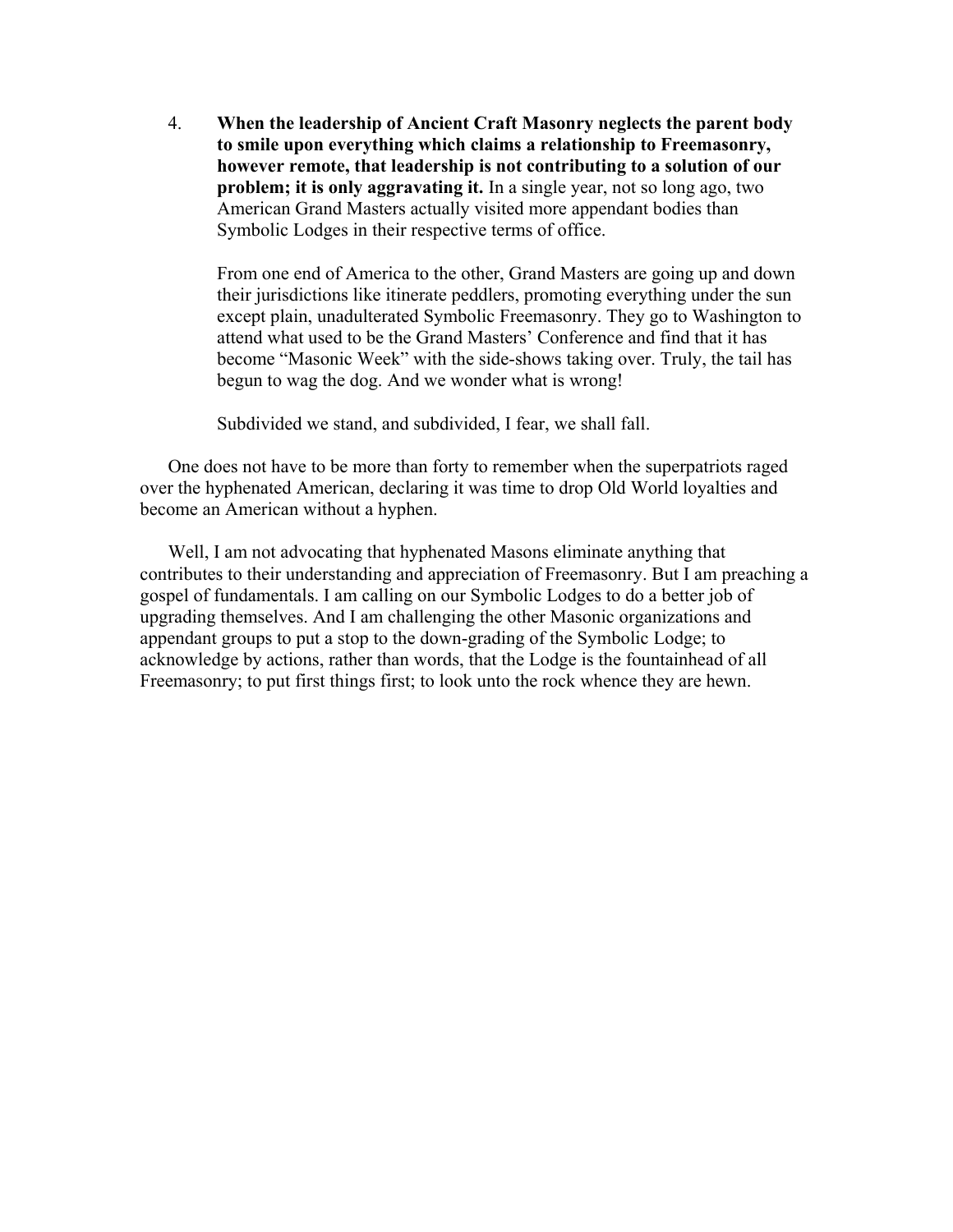### **Chapter 7 Sounding Brass and Tinkling Cymbal?**

*Question 6: Has the American passion for bigness and efficiency dulled the spirit of Masonic charity?* 

Ask the average Hoosier Mason what has happened to Masonic charity and he will expostulate all over the place while rattling off an impressive list of organized, institutional projects of a benevolent nature. He will tell you that there is a Masonic Home at Franklin, hospitals for crippled children, research programs for mental illnesses, prevention of blindness, muscular dystrophy. If he is well informed he will tell you about a visitation program in Veterans' Hospitals.

Pin him down and ask him what his Lodge does in the way of benevolence. If he knows where and when his Lodge meets, he may tell you that a portion of each member's dues goes to help operate the Masonic Home; that sometimes a goodly sum is collected in voluntary contributions for the Home; . . . and besides, the dues of a hard-pressed Brother were remitted several years ago.

Press him still further and ask him what *he* is doing, as a Mason, to carry out his individual obligation. He will show you his collection of cards and enumerate the checks written to a dozen projects, and the income tax deductions claimed during the past year.

Then nail him to the mast and ask him, "Is that all? How long has it been since you went on foot and out of your way to aid and succor a needy Brother?" Chances are his look will be first one of astonishment; then of pity; then he will mark you down as well meaning, perhaps, but slightly off your rocker.

What *has* happened to Masonic charity? Time was when it was one of the sweetest byproducts of the teachings of our gentle Craft. I recall reading in the minutes of my Mother Lodge how the Brethren got together and built a modest house for the widow of a member, and on another occasion donated a cord of wood to the widow of a man who was not a Mason. Such acts were common. They were not accompanied by any fanfare of trumpets, but the community knew about them all the same, and the prestige of Freemasonry reflected that knowledge.

Only occasionally do we hear of an example of genuine Masonic charity at its best, but when we do, the impact upon the individual and community is tremendous. Why, then, do we neglect that phase of our Masonic life that can have the most gratifying results? What has happened? Two things, I should say:

One: We are Americans, you know, and we don't want our benevolence on an individual basis, quiet and modest, from one heart to another, even if that is the most effective manner. We want the right hand and everyone else to know what the left hand is doing. We want our charity to be well organized with campaigns, slogans, quotas and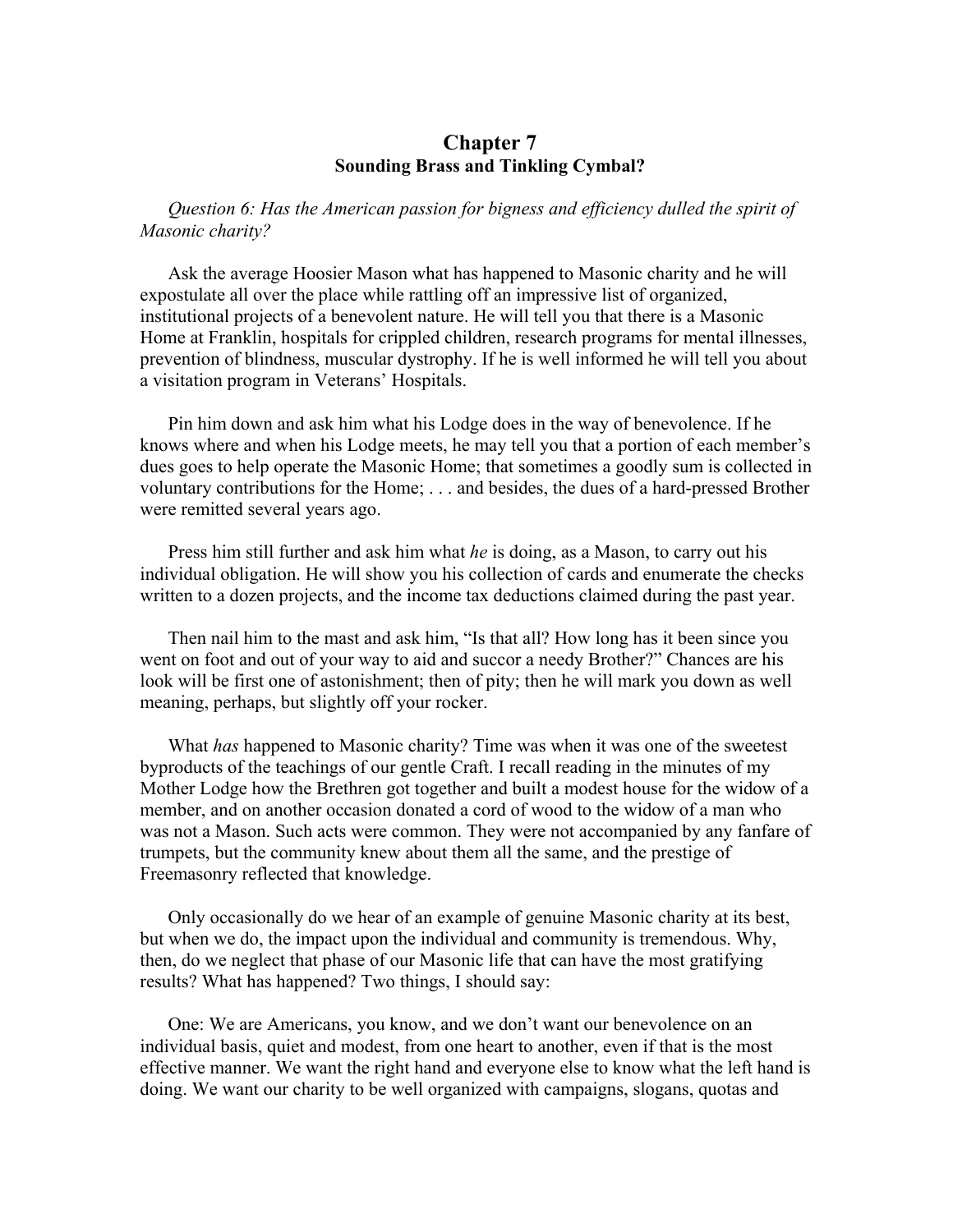great hullabaloo. We want super-duper institutions with bronze plaques on the walls to say, like Little Jack Horner, "What a great boy am I!"

Two: When Freemasonry is operating properly, it does things the hard way. We want none of that. We want efficiency. We don't want to be bothered by anything that will require more time and effort than the writing of a check.

Now let no man throw up a smoke screen with a charge that the Grand Secretary is attacking organized Masonic charities. I am doing no such thing. What I am attacking is the laziness, the complacency, the lack of vision with which we pour great sums of money into organized benevolences, and then, with self-righteous congratulations to ourselves, let it go at that.

**I** 

Wherein do we fall short? Let's look in the mirror:

- 1. **Is it worth mentioning?**  How often do we hear the Master call for reports of sickness at a meeting of the Lodge? In how many Masonic halls is the Box of Fraternal Assistance passed? In how many halls could such a box be found?
- 2. **Do we remember?**  How often are the members of a Lodge called upon to assist in person, in some act of true Masonic charity? Are they ever asked to visit the sick, or is that assignment turned over to a retired Brother who has nothing else to do? How many years can go by without a Master Mason giving of himself in an act of benevolence, or charity, or brotherhood?
- 3. **Are we interested?**  In far too many Lodges the payment of the annual per capita tax to the Grand Lodge is looked upon as the full discharge of all obligations pertaining to charity – an act which relieves every individual member of further concern for the year ending December 31. When I say that, unfortunately, I am not merely engaging in rhetoric; I am speaking of an actual fact.
- 4. **First things last?**  In far too many Lodges even the easy expedient of soliciting voluntary contributions for the Masonic Home is pushed aside as something of minor importance if there is a new Temple to build or pay for. Self-indulgence comes at the head of the list.
- 5. **Crumbs from the table?**  Each Lodge in Indiana is required to have a relief fund. But how much? I am ashamed to have the minimum figure seen in print. It is such a paltry sum that it could hardly do more than buy an occasional cup of coffee for a street beggar. The minimum should be twenty times its present amount.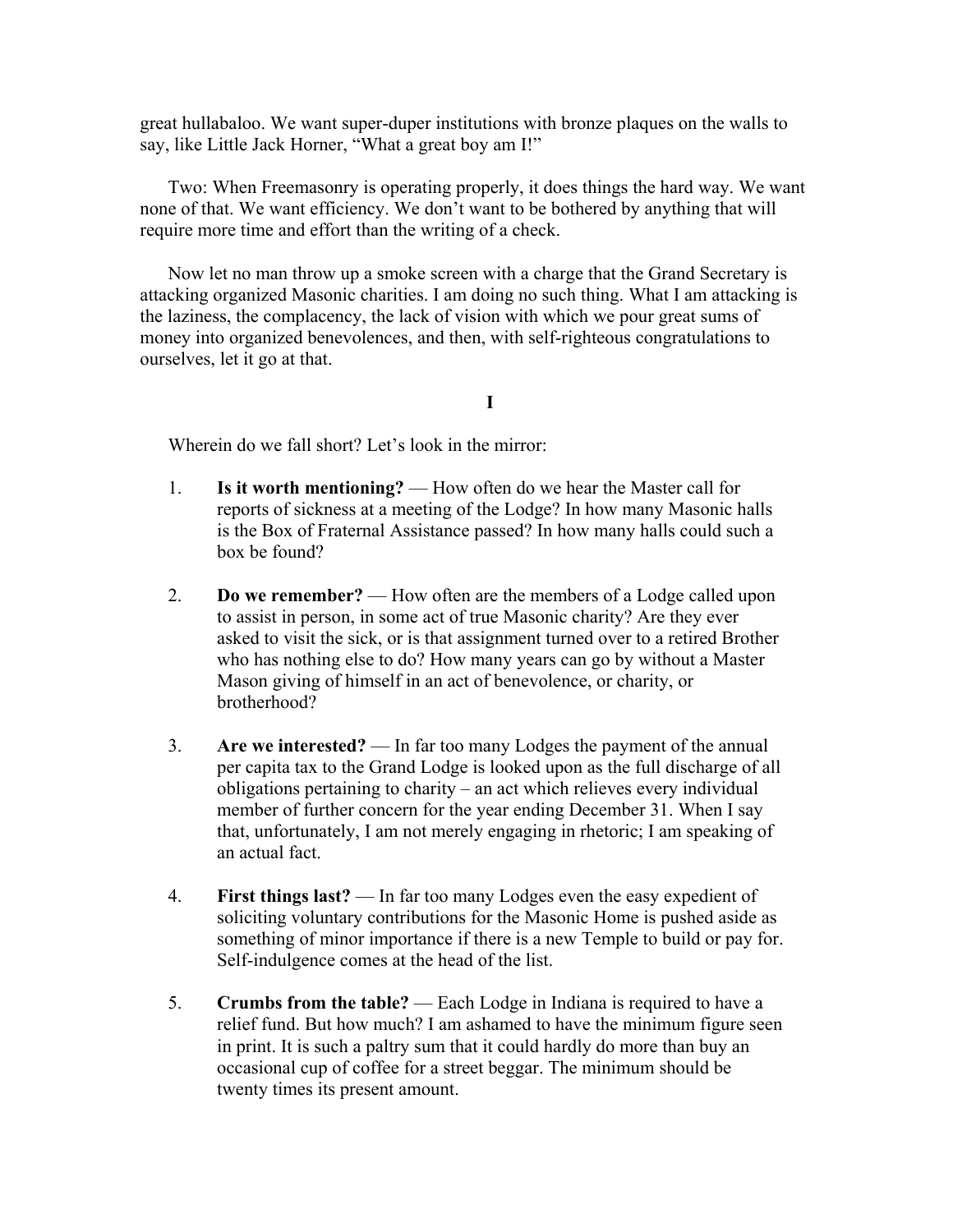But there is another side to the coin. Let's look at that side for a moment:

1. **Given the challenge to practice Masonic charity in its intimate and personal form, almost any Lodge and almost any individual Mason will respond with enthusiasm.** More important, Freemasonry will then come to have a new meaning for them. A few years ago the Grand Master of Missouri, distressed by the perfunctory manner in which the charity obligation is discharged, set out on a campaign to encourage Lodges to perform their own acts of charity – voluntary acts, impulsive acts, without organization, without advance planning and ballyhoo. He asked each Lodge to send him a written report of what it had done. I read many of those reports, but not without a lump in my throat.

And not only in Missouri can it happen. Right here in Indiana I have seen glorious examples of Masonic charity. For example, the story of one small Lodge which came face to face with a staggering obligation, and of how the Brethren responded to their everlasting credit.

2. **Any Lodge, large or small, which experiences the joy of giving of itself in a truly personal act of charity discovers that it literally has been born again.** Once I heard the Senior Warden of a large Lodge describe the distress in the home of the widow of a deceased Brother who was making a brave struggle to hold her family together. "It is not often we have calls for relief," he said. "Now this is *our opportunity*." Significantly, that Lodge is not losing in membership and has no attendance problems.

A Past Master of a small Lodge which levied an assessment to meet a relief emergency sat in my office and declared, "That incident was the best thing that has happened to our Lodge in the 40 years I have been a Mason, for, until then, most of us had no clear idea of the true meaning of Masonry."

**III** 

What does it all add up to?

Well, for me, it adds up to this: We are missing a golden opportunity for a great Masonic renaissance when we continue to let our American passion for bigness and efficiency dull the spirit of true Masonic charity. There simply is no substitute for the personal touch on the local level where it counts.

Don't tell me how many hundreds of thousands of dollars Freemasons contribute annually to organized benevolent projects. That is not the question at stake. And don't give me the old excuse that Lodges are prohibited from using their funds for purposes not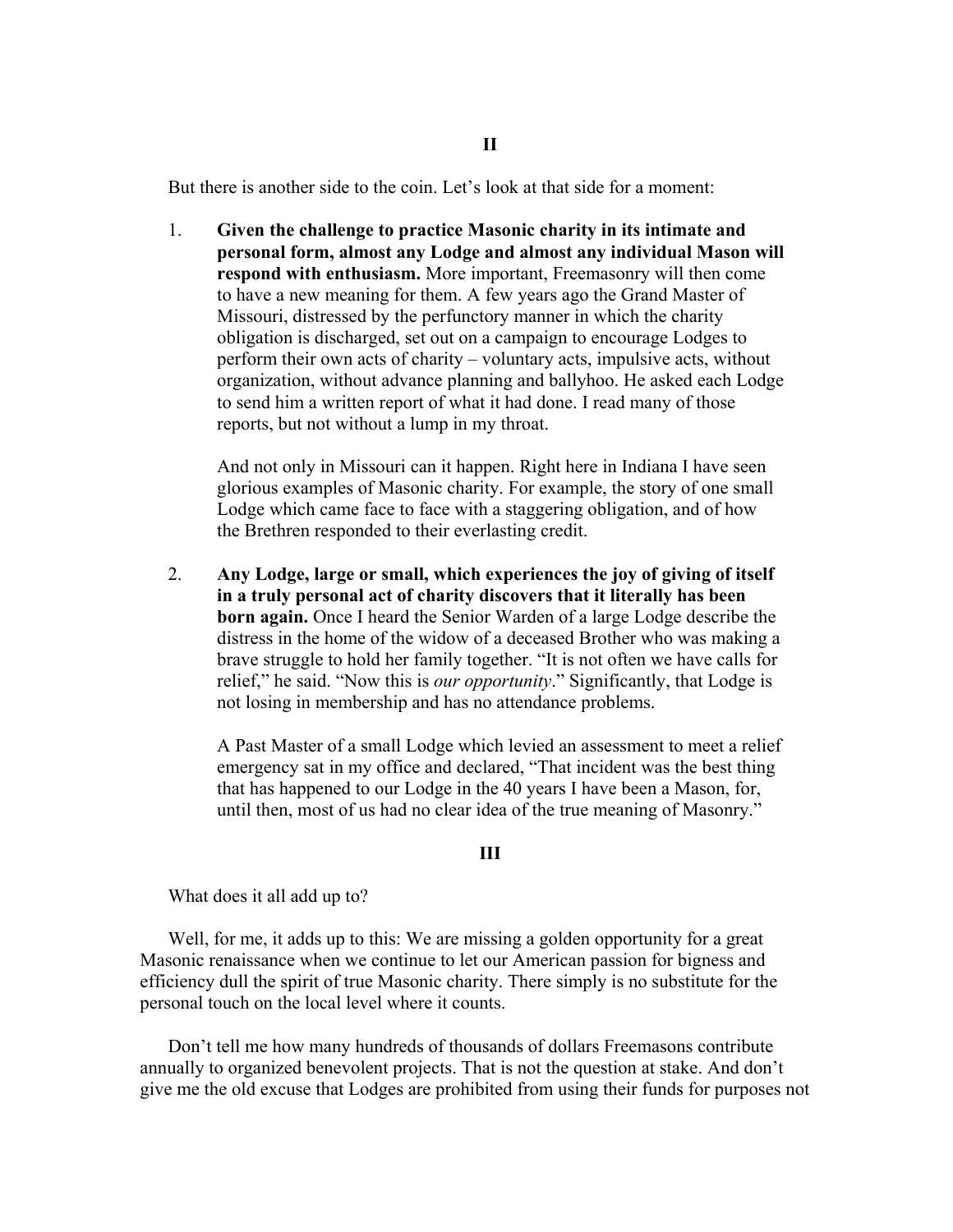Masonic. That, too, is avoiding the issue. Freemasonry, if it operates as such, is a relationship with individuals, and I insist on talking about the personal efforts of Lodges and individual Master Masons. I want to know what *individual* Masons are doing to relieve distress – in their own communities, by their own effort.

Whenever Lodge is opened and whenever it is closed, the Senior Warden tells the Master why he was induced to become a Master Mason. One of the reasons he offers is that he might "contribute to the relief of poor distressed Master Masons, their widows and orphans."

Lip service? Sounding brass and a tinkling cymbal?

Not unless we make it so. The Brethren are here; they are as generous and kindly and thoughtful as they ever were. It is up to us to give them occasion to do what they have obligated themselves to do. Given that opportunity, Master Masons will respond in such a manner that the revival of Freemasonry will no longer be a fond hope – it will be here and now.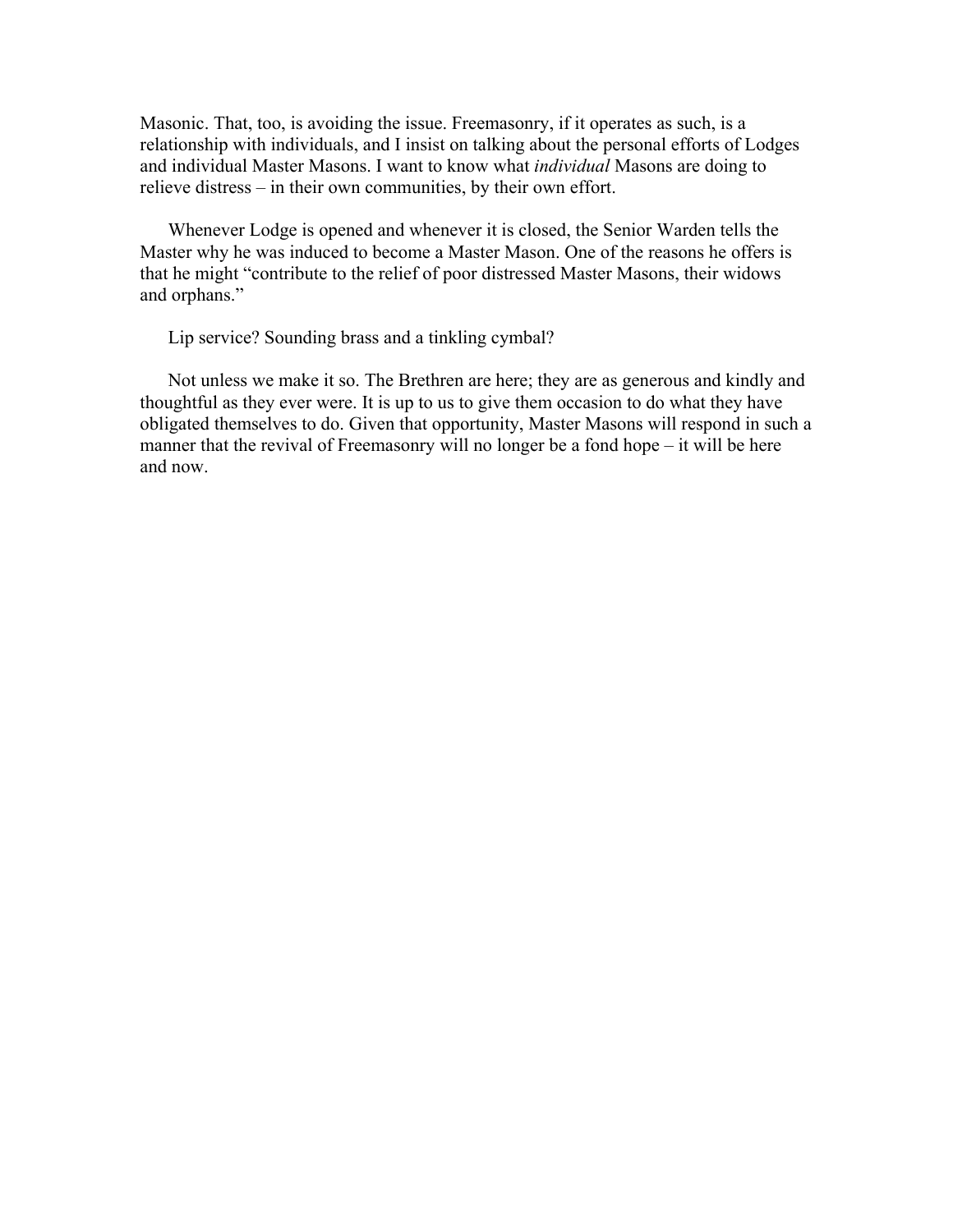## **Chapter 8 The Decline of Fellowship**

#### *Question 7: Do we pay enough attention to the Festive Board?*

Pisgah Lodge at Corydon was less than a month old then the time came for celebrating the Fest of St. John the Baptist in 1817. There was every reason for dispensing with an observance – the Lodge was small, little or no money was to be had, and no doubt it was a busy time for the Brethren, for there were forests to be cleared.

But the minutes tell us that a tiny handful of Freemasons assembled and marched to the court house to hear an oration, "after which in proper order the members and visiting Brethren marched in procession to Mr. Boon's and partook a dinner prepared according to arrangement."

Yellowed records of any Lodge a century old and more will describe similar events at which the fine old tradition of the Masonic Feast was kept alive in spite of hardships on the Hoosier frontier. And if the faithful Secretary went on to record the amount spend for a jug of whisky with which to gladden the occasion, we chuckle indulgently and explain to ourselves rather weakly that times were different then.

Times certainly were different. And I am not at all convinced in the area of Masonic fellowship that the change has been for the better.

Back in February, when I first questioned whether we pay enough attention to the Festive Board, I went on to observe: "Should any reader have to ask what the Festive Board is, that in itself will serve to show how far we have strayed from the traditional path of Freemasonry."

Yes, of course, every Lodge has "eats" now and then – and too often that is just the word to describe it: eats. But how often are the Brethren permitted to meet around the Festive Board for the genuine, heart-warming fellowship of the traditional Masonic feast – the same kind of close-knit community of interest that a family experiences when it gathers for the Thanksgiving dinner?

By and large, Lodges have just about abandoned that happy camaraderie which for generations was extolled by Masonic orator and poet. H.L. Haywood, preeminent Masonic author and scholar of our age, writes in his book, *More About Masonry*:

In the Eighteenth Century Lodge the Feast bulked so large in the life of the Lodge that in many of them the members were seated at the table when the Lodges were opened and remained at it throughout the Communication, even when degrees were conferred. The result was that Masonic fellowship was good fellowship, as in a warm and fruitful soil, acquaintanceship, friendship, and affection could flourish – there was no grim and silent sitting on a bench, staring across at a wall. Out of this festal spirit flowered the love which Masons had for their Lodge. They brought gifts to it, and only by reading of old inventories can any present day Mason measure the extent of that love; there were gifts of chairs, tables, altars, pedestals, tapestries, silver, candlesticks, oil paintings, libraries, Bibles, mementos, curios, regalias and portraits. The Lodge was a home,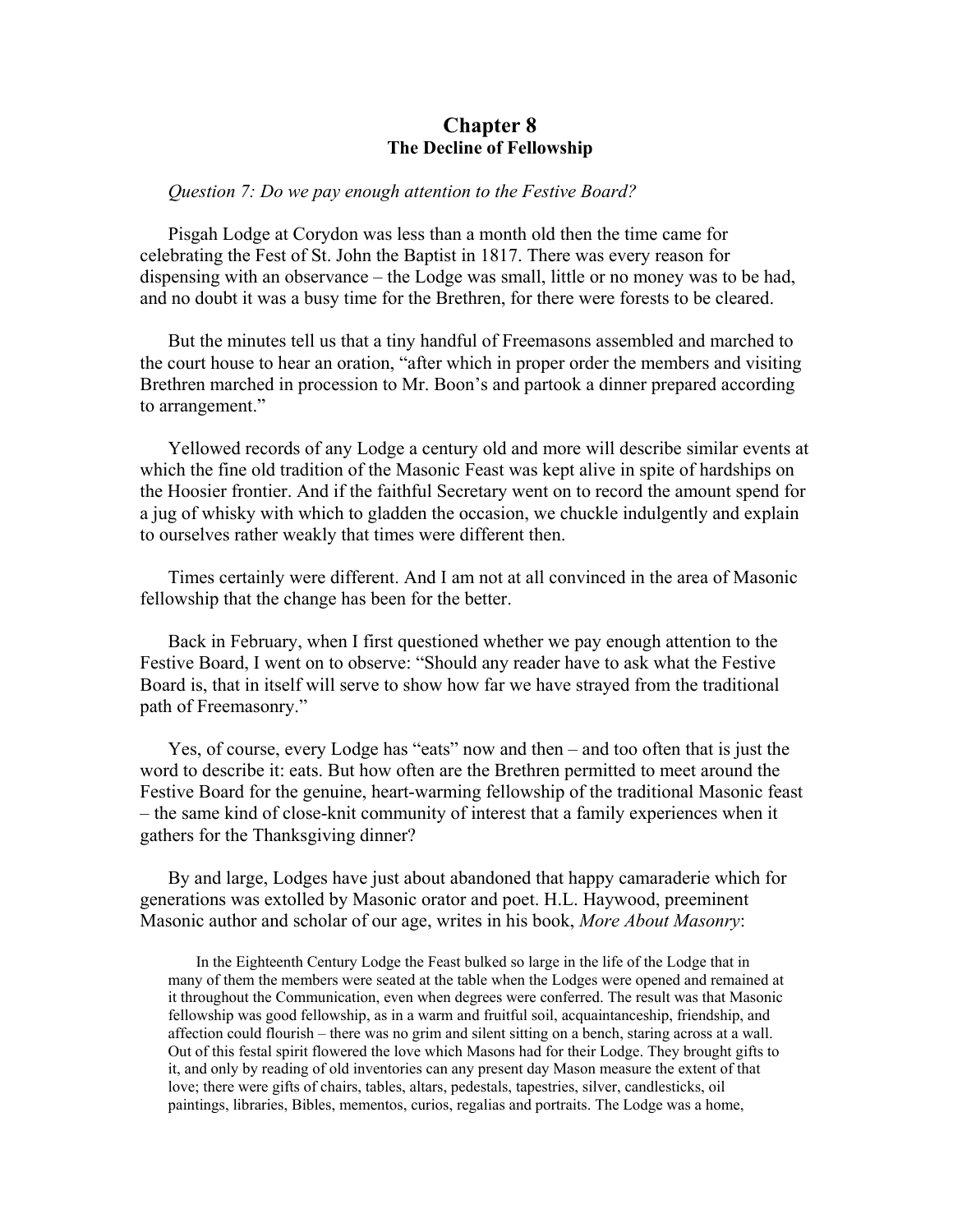warm, comfortable, luxurious, full of memories, and tokens, and affection, and even if a member died his presence was never wholly absent; to such a Lodge no member went grudgingly, nor had to be coaxed, nor was moved by that ghastly, cold thing called a sense of duty, but went as if drawn by a magnet, and counted the days until he could go.

What business has any Lodge to be nothing but a machine for grinding out the work? It was not called into existence in order to have the minutes read! Even a mystic tie will snap under the strain of cheerlessness, repetition, monotony, dullness. A Lodge needs a fire lighted in it, and the only way to have that warmth is to restore the Lodge Feast, because when it is restored good fellowship and brotherly love will follow, and where good fellowship is, members will fill up an empty room not only with themselves but also with their gifts.

Then let's proceed to the question I keep asking so persistently. What has happened?

1. **First of all, we must not underestimate the Puritan influence on American Freemasonry.** It is that influence which, almost without our knowing it, attaches some sort of holier-than-thou stigma to the Hour of Refreshment, frowns upon anything cheerful and festive, and gives us that grim and silent staring at a wall of which Haywood speaks. How many times have you heard a pious Brother refer sneeringly to the "Knife and Fork Mason" and to the "Six-Thirty Degree," as if there might be something reprehensible in the enjoyment of fellowship? How silly can we become? The Brethren are not going to fill the benches until the walls bulge just to see the pious Brother clown his part in the Master Mason degree, and why should they?

For some reason, Freemasonry overseas was able to escape the more dour effects of Puritanism, but on almost every facet of American life we still suffer from it. The ramifications of its influence on Freemasonry in the United States are far too numerous and controversial to discuss here, and I must not elaborate on the subject except to say that a great many of our problems today can be traced back to the period when it was deemed almost a mortal sin to eat, drink and be merry.

- 2. **We must remember that this is the day of the service club.** And, like it or not, our beloved Fraternity has members by the thousands who think Freemasonry should be made over to fit the Babbitt pattern; the glad-handing and first-naming, the perfunctory first stanza of "America" and the perfunctory Pledge of Allegiance, the raucous laughter, the ribald stories, the movie showing how corn plasters are manufactured. That kind of thing carried into Freemasonry becomes a travesty on Masonic fellowship, but it has crept into our Lodges, and we might as well face up to it.
- 3. **The casual living of our day.** By this I mean the dress of the cookout supper, the manners of the truck stop café. No Lodge can experience the true joys of the Festive Board unless the Brethren are willing to adopt some of the ways of civilization. Hard words, perhaps, but the need to be spoken.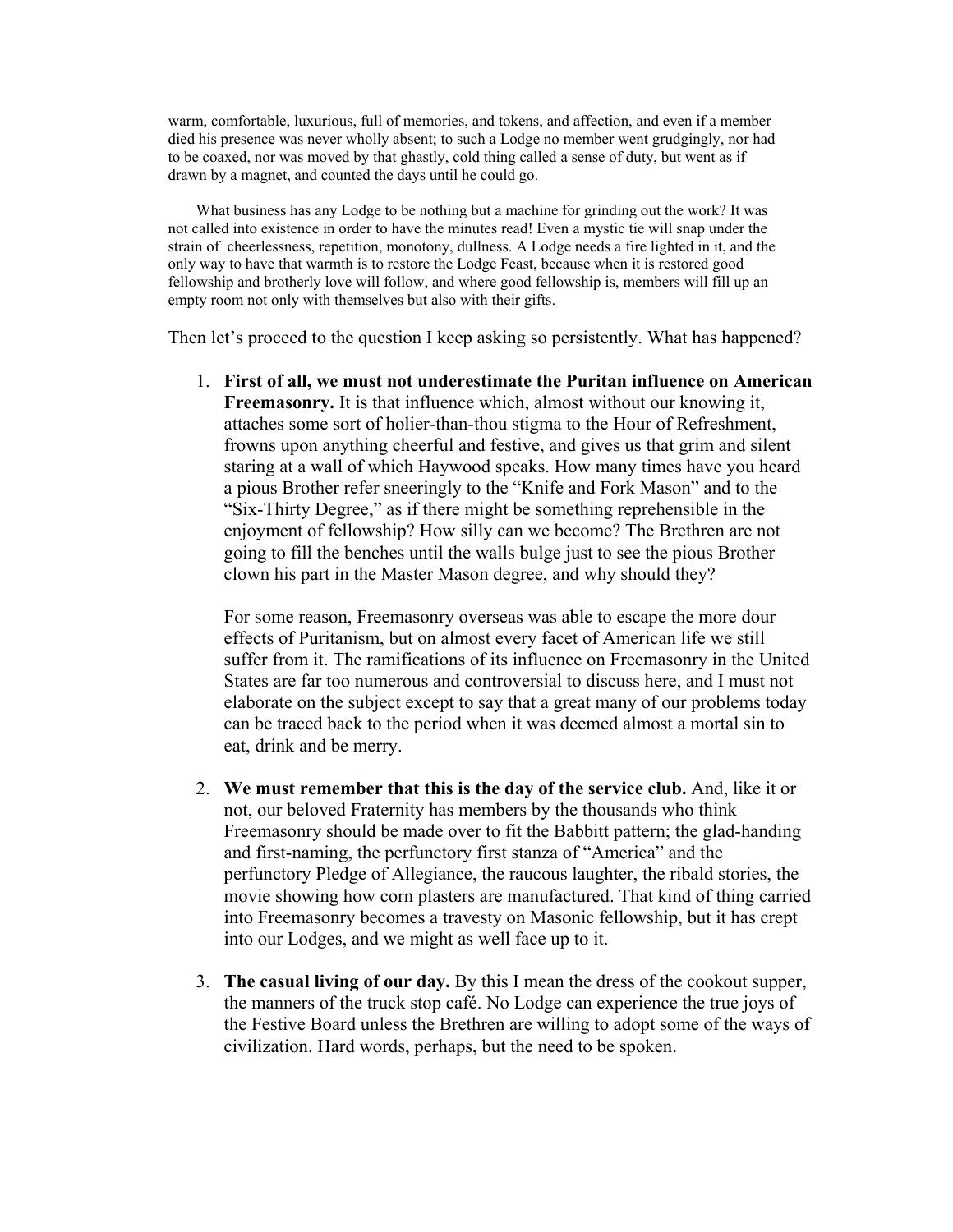4. **The over-emphasis on "togetherness."** (I approach the subject with fear and trembling.) Togetherness is to be encouraged, but it can be carried too far, and has been carried too far in Freemasonry. In characteristic Midwestern style, we have gone overboard. Instead of inviting the ladies' auxiliaries and the junior divisions to meet in our quarters and pursuing our own ways with dignity and restraint, we have literally abdicated in favor of the "family" idea. Masonic fellowship has been one of the casualties.

### **II**

Then where do we go from here?

- 1. **Well, first of all, we need to regain a sense of balance.** For many Masons, fellowship is the most precious jewel in the Masonic diadem. It is necessary to the very existence of our Fraternity. If Brethren can not find it in their Ancient Craft Lodge, they will find it elsewhere, and the officers and workers who howl to high heaven when new members desert their Lodge in favor of appendant organizations might reflect on the fact that the Brethren simply may be in search of that which the Lodge denies them. We need to cultivate Masonic fellowship with all our zeal – not to choke it out with trivialities, nor speak of it with supercilious scorn. We need the Hour of Refreshment in all its beauty and dignity; we need to revive those noble old traditions of our Craft. We haven't outgrown them; we haven't found anything better; we have lost something and haven't discovered what is wrong!
- 2. **But if the Festive Board is to serve its purpose, it must be dignified.** I have said it before and I repeat: A Masonic gathering is neither the proper time nor place for dirty language or suggestive stories. And just as lacking in propriety is the sectarian preaching, and the rabble-rousing, and the political speech disguised as "Americanism."
- 3. **The Festive Board must be appropriate.** It is not an occasion for comedians, nor variety shows, nor vaudeville troupes, nor tap dancers, nor magicians, nor barbershop quartets, nor homegrown movies, nor cute little child entertainers. They have their place, but their place is at the Family Night party, not at the Festive Board of Freemasonry. We can not realize the by-products of Masonic fellowship when the stage setting is so inappropriate as to be ridiculous.
- 4. **And finally, the Festive Board must be Masonic.** Repeatedly I am invited to Lodge banquets to deliver an address. "Give us one of those straight-from-theshoulder Masonic speeches," they tell me in advance. "We want you to lay it right on the line." And then, lo and behold, when I arrive to deliver that socalled Masonic speech and "lay it on the line" to the Brethren, I find the room half filled with ladies and children! Bless 'em – I love them, too. But let's acknowledge the most basic of all basic fundamentals: Freemasonry is for Freemasons. Surely a few occasions can be set aside in the annual program of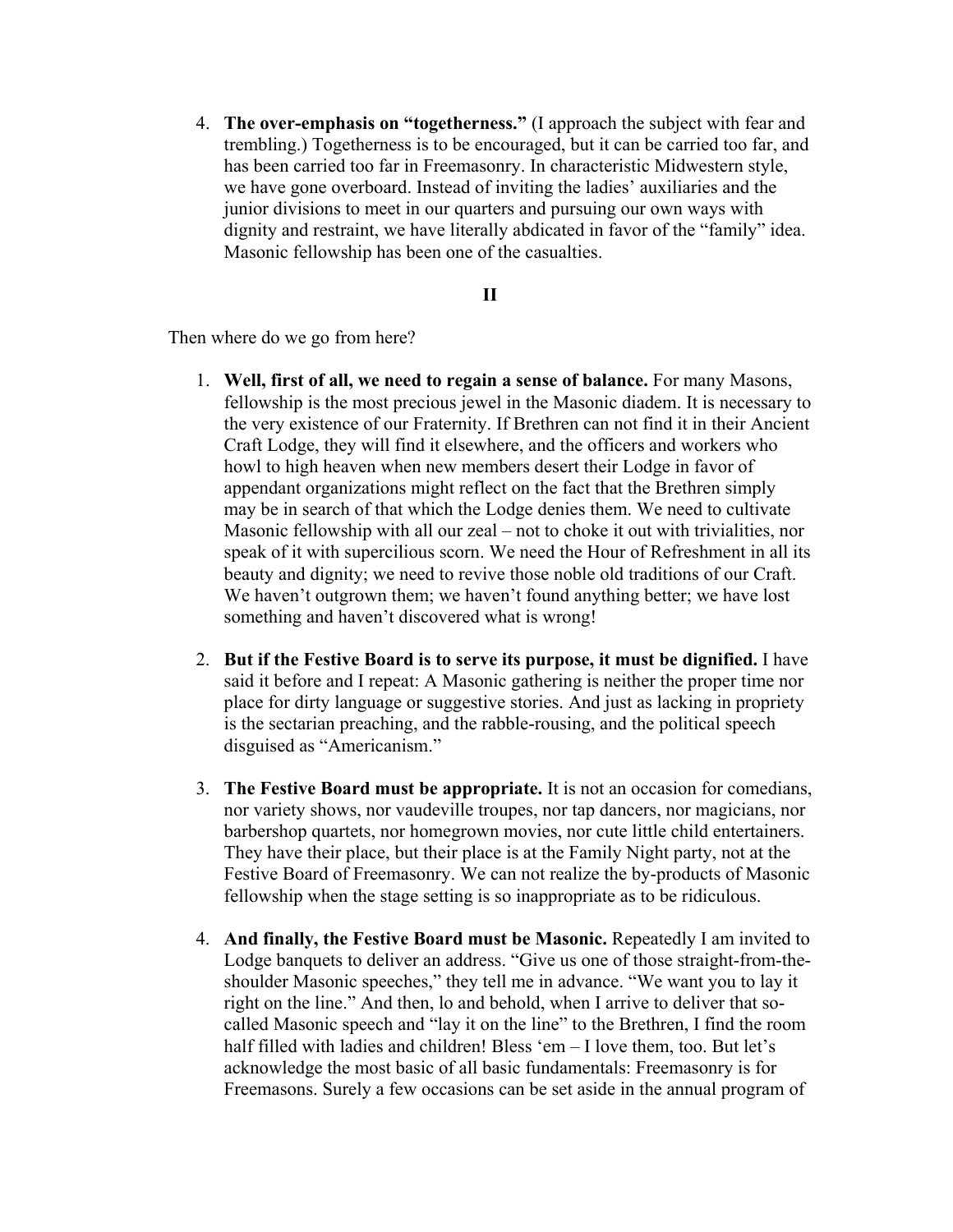a Lodge when Master Masons can enjoy the fellowship to which they are entitled in a manner consistent with the traditions and practices of our ancient Craft.

I hope to see the day when the Table Lodge is authorized in Indiana, as it has been in the older Jurisdictions for two centuries and more. I hope to see the day when every Lodge takes pride in an appropriate observance of the Feasts of the Sts. John – something more imaginative than the tedious routine of the Master Mason degree with doughnuts and coffee afterwards! Yes, and I hope to see the day when a Master Mason in the United States will have occasion to sing of his Lodge with the same depth of feeling that Robert Burns felt when he sang of his:

Oft have I met your social band, And spent the cheerful festive night; Oft, honor'd with supreme command, Presided o'er the sons of light; And, by that hieroglyphic bright, Which none but Craftsmen ever saw! Strong mem'ry on my heart shall write Those happy scenes, when far awa'.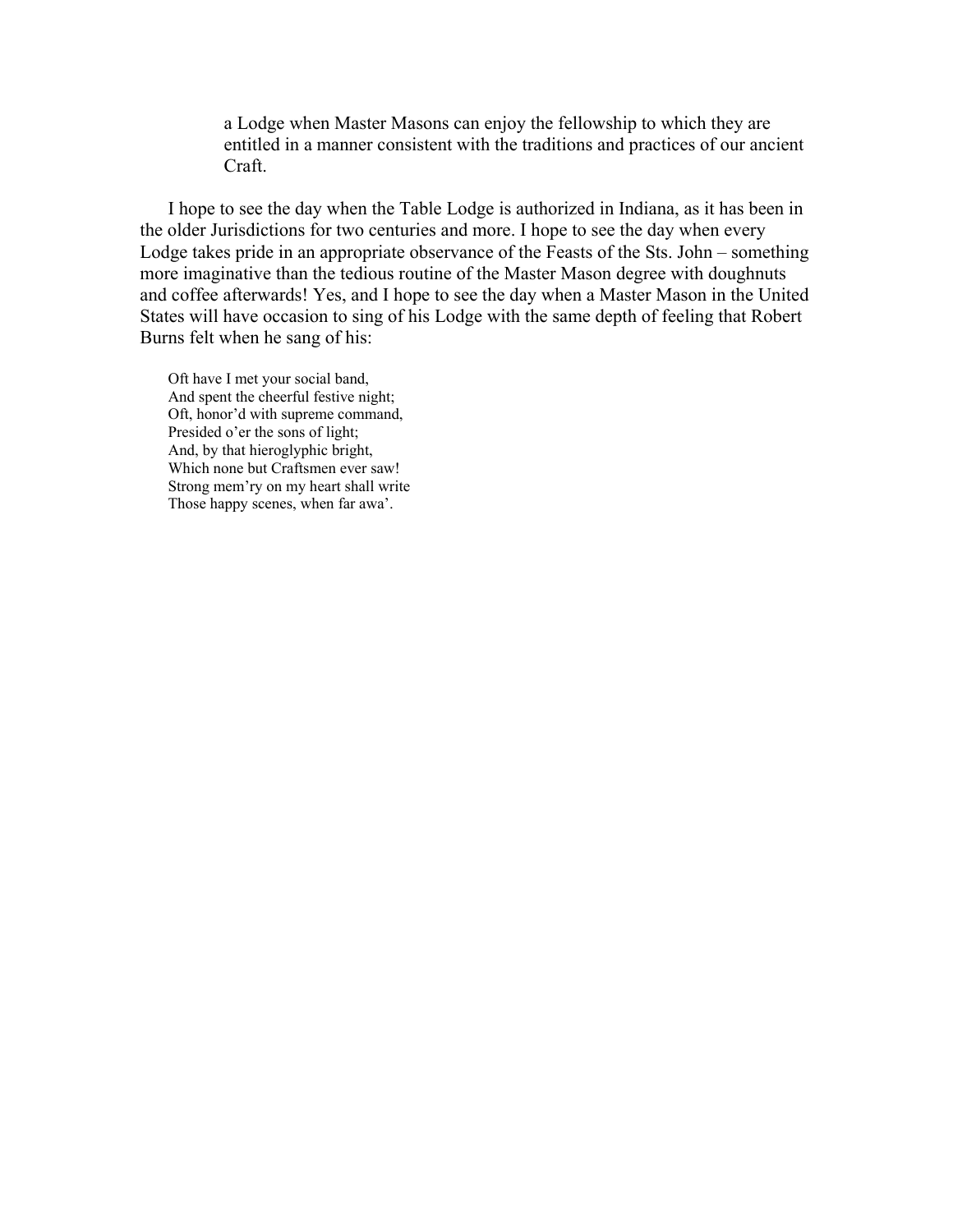### **Chapter 9 Bread or a Stone?**

*Question 8: What has become of that "course of moral instruction, veiled in allegory and illustrated by symbols," that Freemasonry is supposed to be?* 

A young man in his late twenties had just been elected Master of his Lodge. Determined to take the admonition to give "good and wholesome instruction" seriously, he ordered a copy of Carl H. Claudy's *The Master's Book*. It became his "volume of sacred law"; he literally slept with it under his pillow. These three sentences in the little book impressed him so much he underlined them in red ink.

"One thing and only one thing a Masonic Lodge can give its members which they can get nowhere else in the world. *That one thing is Masonry*. . . . The Master whose instruction program is strictly Masonic has to send to the basement for extra chairs for most of his meetings."

The young fellow tried it, and it worked. It was a thrilling experience for him to see Masons who hadn't been in Lodge for years coming back regularly for Light and more Light and further Light. Nothing in 25 years has changed his conviction that the Claudy formula will fill the benches with regularity. He is still around, by the way, though not quite so youthful. I see him every morning in the mirror when I shave.

Now, no one could have known less about adult education. All the equipment I had was a little imagination and a resolute purpose to avoid schoolroom methods. Remembering the impact of teaching by means of symbols, parables, allegories and legends, we ruled out long-winded lectures; we did not lure the Brethren with stunts or vaudeville entertainment; we did not take advantage of a captive audience because the audience was not captive – the Brethren came because they wanted to. And we had to send out for extra chairs, just as Claudy said we would.

Come to think about it, has not the Master of every Lodge an obligation to give the Craft good and wholesome instruction?

Let us proceed on the assumption that every candidate for the degrees sincerely desires the Light Freemasonry has to offer him, and expects to receive it. What happens?

Well, first, we recite, recite, recite until there is nothing left to recite. Then we try to persuade the new Brother to recite also, and if memorizing and reciting do not appeal to him, we have nothing further to offer. We wash our hands of him. Disappointed, he hears that other organizations elaborate on the three degrees, and he turns to them to obtain a substitute for that which his Lodge should have provided.

He asks for bread; we give him a stone.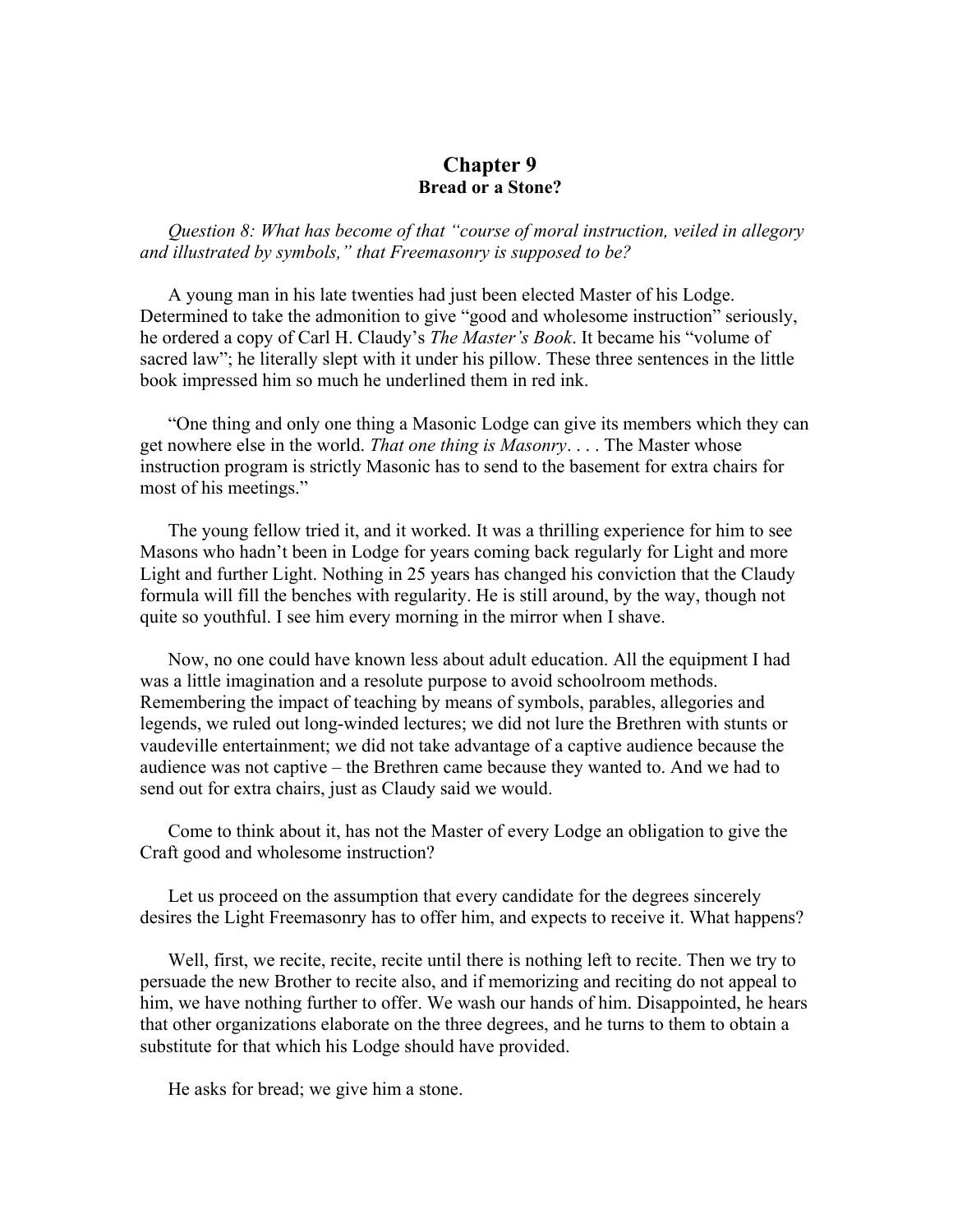Admittedly there is a weakness somewhere. But where?

Respectfully I suggest we are weak: (1) in Form, and (2) in Substance.

And just as respectfully I submit that we fall short (1) at the Grand Lodge level where the designs are placed on the trestleboard, and (2) at the Lodge level where the designs are executed.

Obviously the ramifications of the subject are too great to discuss at length. I can only plant the seed.

## **I. In The Sanctum Sanctorum**

Let's face it, then:

- 1. **The Word**. The very term Masonic Education is a liability a frightening word suggestive of impractical theories and dull abstractions. What a blessing it would be if some creative soul could coin another: Masonic Light, or Advancement, or Instruction would be an improvement.
- 2. **Our Designs**. There are too many systems too hastily conceived, too much running wildly hither and yon in search of bright ideas. We pursue Masonic educational systems in the same manner that teen-agers pursue fads. Let a bright idea be advanced in one Jurisdiction and a score of Grand Masters will cry, "Lo, it is here!" Like sheep they rush to follow the bellwether. And why? If Freemasonry is universal, do we need "57 Varieties" of instruction programs? After all, Master Masons respond in much the same manner the nation over.
- 3. **Our Architects**. They are too amateurish. An effective program for further Light can not be designed by whoever happen to be officers of a Grand Lodge in a given year. It is a job for men with special talents. Always there should be one or two men with down-to-earth experience in adult education; a public relations man to interpret human likes and dislikes; a newspaper man to tell the story in everyday English. And all should be thoroughly grounded in the fundamentals of Freemasonry.
- 4. **Our Working Tools**. One of the marks of an amateur writer or speaker is that he attempts to tell everything he knows each time he writes or speaks. With rare exceptions, the printed materials for Masonic education programs are like that. They insist on telling everything. Forbidding in length and appalling in scope, they are too ponderous, too dull, too windy. Ever hear of the Tractarians? We could well emulate their example.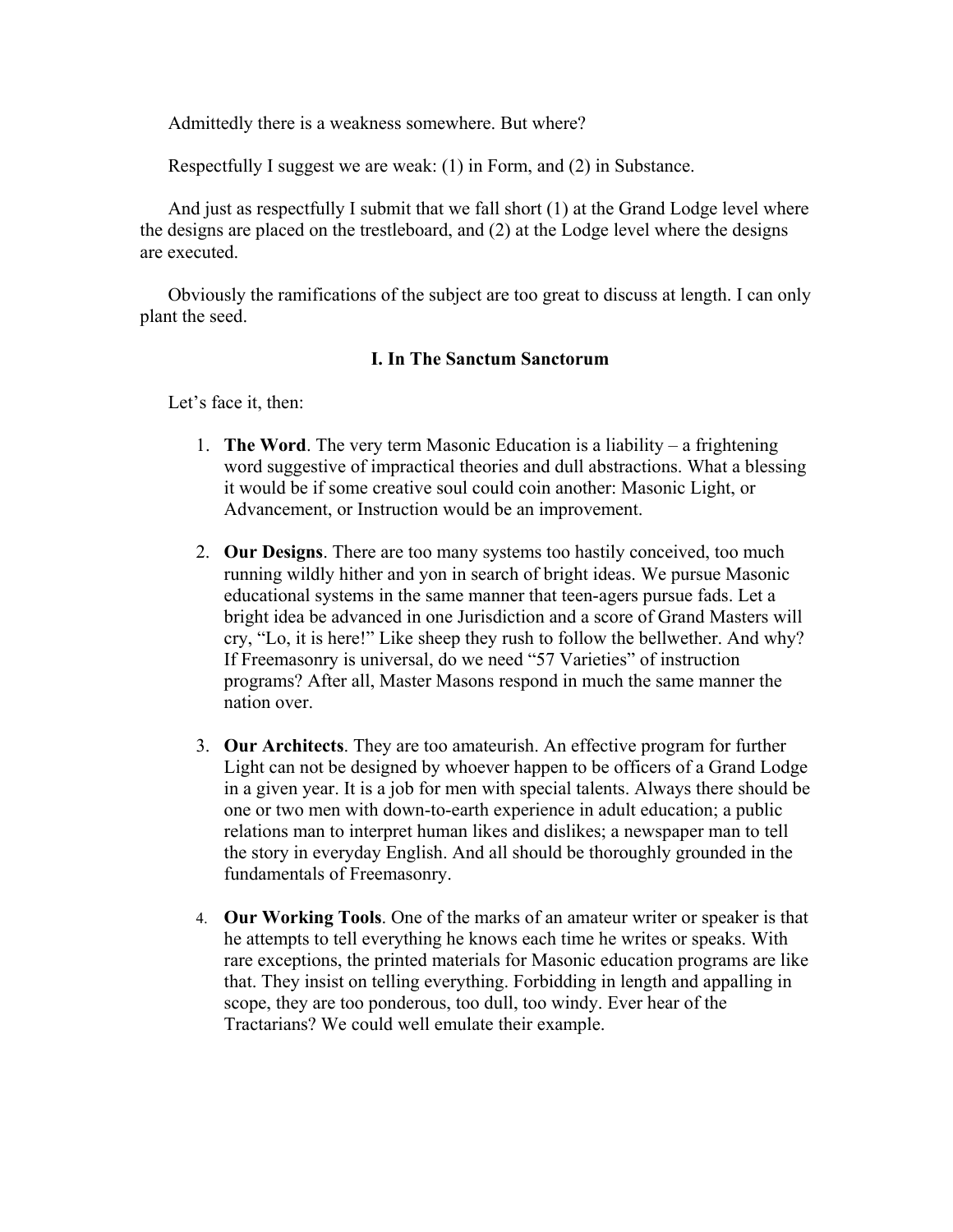## **II. In The Quarries**

Again, let's face it:

- 1. **Our Unfinished Labors**. By and large, instruction is not a part of the program in the average Lodge. Such efforts as may be made are sporadic, conceived as an afterthought, treated as a stepchild. We have not caught fire with the possibilities, for we are so obsessed with question-and-answer memory work that we think all instruction begins and ends in a catechism. Nothing could be further from the truth.
- 2. **Many Are Exceedingly Anxious**. We know not the meaning of patience. When we do attempt to provide good and wholesome instruction, we try to do too much too rapidly. A first-grader is not handed a set of books which will tell him all he needs to know for a high school diploma. Rarely is a young Mason a Ninety-Day Wonder, yet when we instruct at all, we give him huge doses, without regard to his needs, likes or dislikes, and we expect them to do the work of a Vitamin B-12 shot. It isn't that simple.
- 3. **Rubbish In The Temple.** Regrettably, too many of our programs are tied to stunts and cheap entertainment used as bait. Masonic teaching must be Masonic or it is of no avail. We defeat the purpose when we insult the intelligence of the man who seeks.

## **III. Winding Stairs**

Then where do we start?

1. **Most important of all, Masonic Light must come from the East.** Instruction provided by a teacher who knows less than his pupil is neither good nor wholesome. "If the blind lead the blind, both shall fall in the ditch."

It has long been my contention that the place to insist upon proficiency is in the man who wears the hat and holds the gavel. If that means minimum standards, training courses, written and oral examinations, then let's have them. I would have made a much better Master if I had had that kind of preparation.

- 2. **Our approach must be an intelligent one**. The program must have diversity, the doses must be small, and it must avoid dullness as a plague. Men of high intellectual attainments should have study clubs; those of limited academic training should have "capsules," and for those in the wide range in between, the possibilities are unlimited.
- 3. **Instruction must be lifted to a place of honor and respectability in Lodge affairs.** Above all, it should be geared to the Hour of Refreshment – not to the lecture room nor the graduate seminar. Let self-improvement become a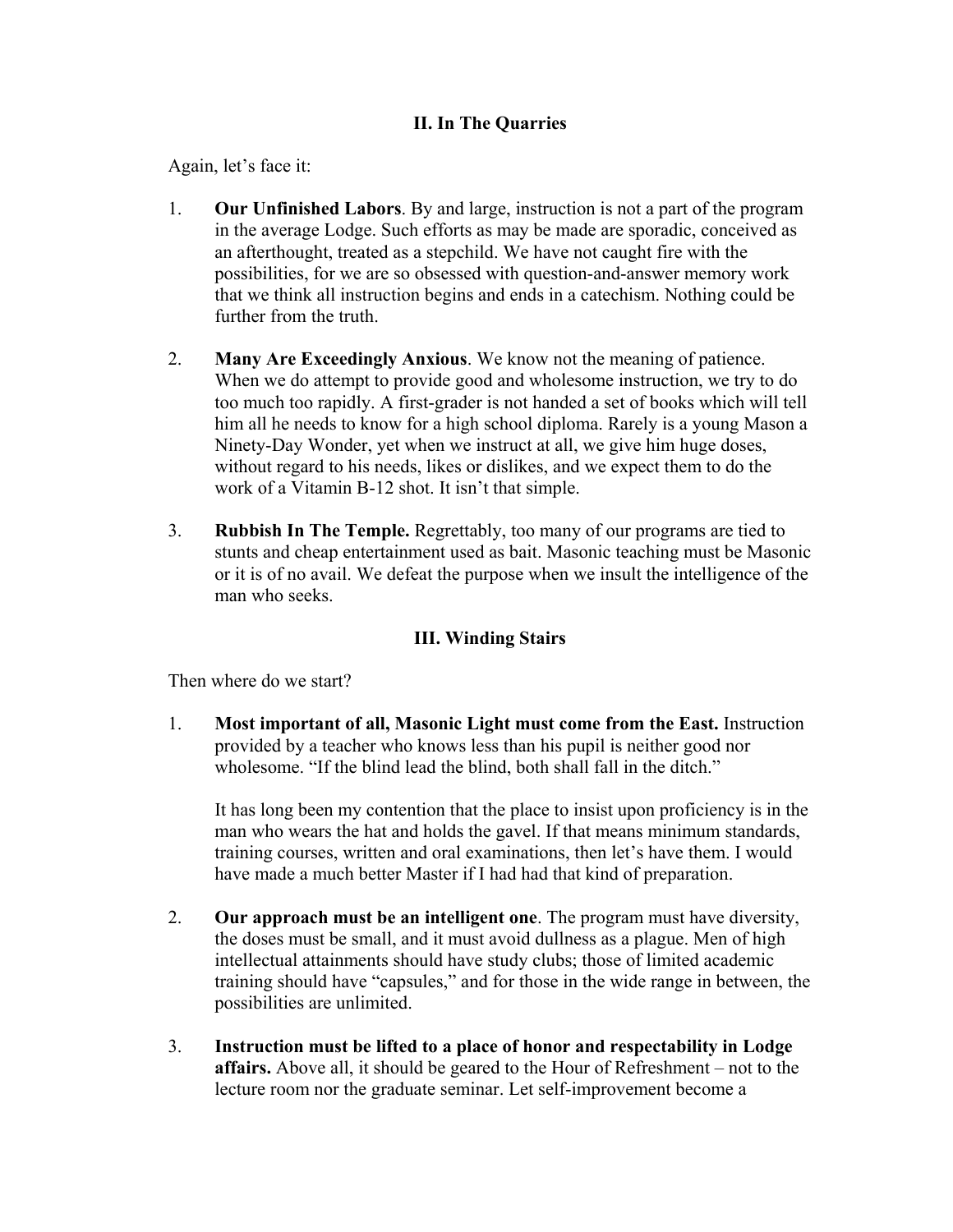privilege to be enjoyed, and not a chore to be endured.

- 4. **We need to discard about nine-tenths of our curriculum materials.**  Masonic authors whose works are authoritative and have human interest appeal could be numbered almost on the fingers of one hand. With profound apologies to local writers and compilers in every State, I maintain we could do better to stick to the classics.
- 5. **Any program of further Light must be pursued continuously and with infinite patience.** The parable of the Sower always should be the theme. Even though great quantities of seed will be wasted, some will take root and bear fruit – and that some is worth all the effort.
- 6. **And then, humbly begging pardon of the Sacred Cows, if Plans and Programs and Systems there must be, there is only one which has stood the test of time.** It is that which is carried on within the framework of the Lodge, inside its four walls, by its authority, under its control and responsible to it. Nothing should be left to whim or fancy of individuals who may be ill prepared, inaccurate or irresponsible. Textbooks, manuals, short courses, schools, forums – these should not operate as substitutes for the work of a Lodge. We can only hope that such tools may assist and inspire. But the stones must be hewn and squared in the quarries where they are raised.

Visionary? Impossible of attainment? Of course it is. The Temple within the hearts of men is never finished. No one has suggested that the building of human character is a quick and easy job.

Who among us has faith to "lay his course by a star which he has never seen, to dig by the divining rod for springs he may never reach?"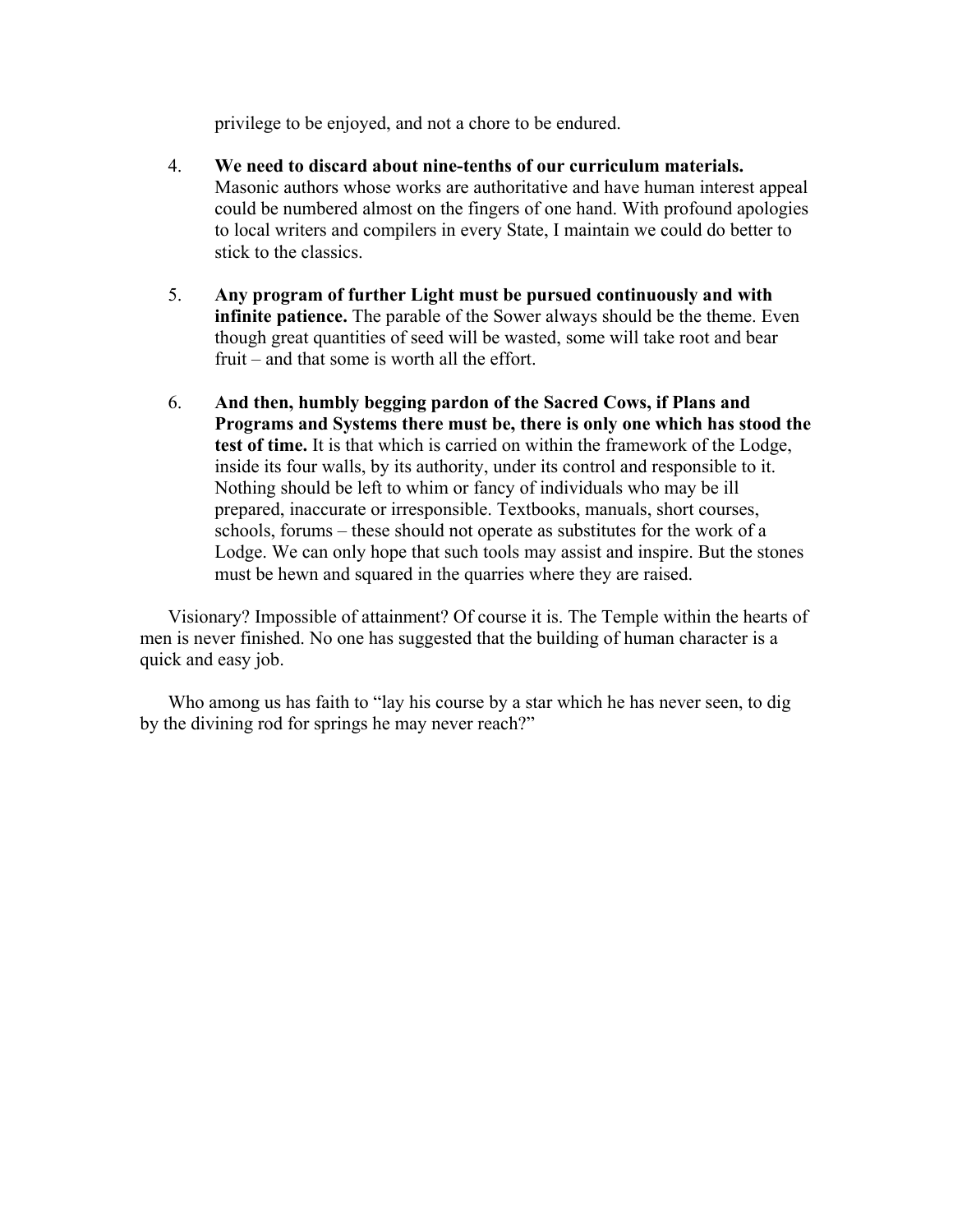## **Chapter 10 Bring the Line Up to the Standard**

*Question 9: Hasn't the so-called Century of the Common Man contributed to making our Fraternity a little too common?* 

An old legend which comes to us from the Napoleonic Wars tells of a youth, too young to fight, who was permitted to carry the regimental banner. During one bitter engagement his unit was advancing on the enemy under heavy fire. In his youthful zeal the boy went so far ahead of the regiment that he was almost out of contact. The commanding officer send a runner bearing the message, "Bring the standard back to the line"

With heroic recklessness the lad sent back the ringing reply, "Bring the line up to the standard<sup>"</sup>

In the United States today, politicians like to refer to the present age as the "Century of the Common Man." Even though no man considers himself common and every man desires mightily that his sons be uncommon men, it does make a good vote-catching phrase.

Trouble is, in our solicitous concern for the Common Man, we overlook an important principle of applied psychology. Too much emphasis on common men and common things can serve to make common that which should be uncommon. There is in evidence today what might be called for lack of a better term a Masonic Gresham's Law. Under its operations we are not thrilled with the sight of the line being brought up to the standard; instead, we witness the sad spectacle of the standard being dragged back to the line.

Whether we like it or not, let's face it. The trend is in the direction of altering the pattern to fit the cloth. It has left its mark on every Lodge in Indiana, large and small.

In bringing the subject out into the open, I am not merely unburdening myself of a personal irritation – I am only putting into print what has been whispered in my ear on countless occasions these last 15 years.

When we cease to set a lofty mark and expect our Brethren to measure up to it, when we permit a downward adjustment to conform to practices and manners that are casual and lax and crude, we are dealing our beloved Fraternity a double blow:

*First, a blow from without*. Certainly we must not expect to retain the prestige the Craft has enjoyed in the past if we can lift our sights no higher than the bowling lanes, the drive-in hamburger stand, the picnic grounds.

*Second, a blow from within.* Will not men respect and venerate Freemasonry more if they know there are certain rules of gentility – of behavior, of dress, of speech and decorum – which they are expected to observe?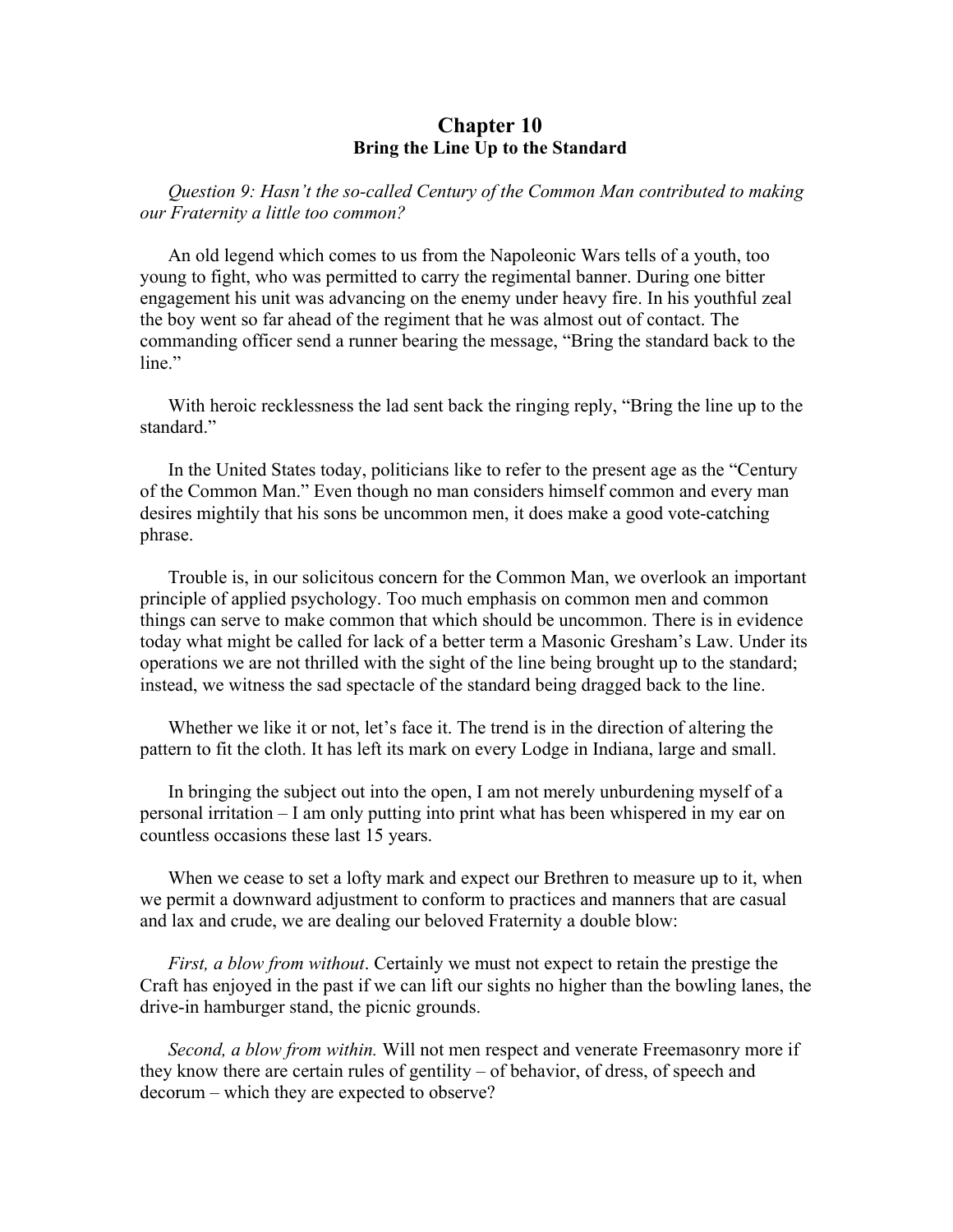What am I talking about? All right, then, let's spell it out:

1. **The appearance and actions of Master Masons in public ceremonies**. Not always do they create a favorable impression. Only on rare occasions may Freemasons perform their ritualistic work outside the Lodge hall, usually a funeral or the laying of a cornerstone. It requires no great degree of imagination to see what damage can be done the entire Fraternity when men do not possess that priceless gift known as "a sense of the fitness of things."

One time I attended the funeral rites for a beloved Brother. At the conclusion of the church service the Brethren filed down the center aisle in view of all in attendance to take their places in the escort. The bearer of the Three Great Lights did not know what to do with his head gear. So, down the aisle went the procession with a faded straw hat on top of the Holy Bible, Square and Compass.

What am I talking about? Aprons that are crumpled and soiled. Whether worn without the Lodge room or within, the apron itself is disgraced when it is anything less than spotless, and the Fraternity is cheapened, to say nothing of the psychological effect upon the wearer himself.

Yes, and I am talking about the ridiculous spectacle of the Master Mason who appears anywhere with long apron strings dangling from the rear, all too suggestive of the limp tail of an old white cow I used to know. Must we go out of our way to make ourselves a laughing stock?

- 2. **Then there are the coarse and boorish performances by self-appointed comedians, and by the Glue Factory Craft Club, in conferring the Master Mason degree**. I have seen the Sublime Degree lose all its sublimity in a matter of seconds when immature men forfeited their opportunity to convey a never-to-be-forgotten lesson and chose instead to show off like little boys. On my private black list are the names of Lodges in which I simply choose not be present when the Master Mason degree is conferred. Some of them, I am sorry to say, are in Indiana. Twenty-four years ago Carl H. Claudy was saying the same thing in a Short Talk Bulletin which the Master of every Lodge would do well to obtain and read again and again.
- 3. **Finally, let's lay it on the line. I am talking about the lack of respect shown by the Masons for their Lodge as reflected in the attire they wear to its meetings.** It was Past Master's Night. An invited guest, I sat on the sidelines to witness the always pleasant conferring of the Sublime Degree by those veterans who had borne the heat and burden of the day.

At first all went well. The ritual that only Past Masters know was executed as only Past Masters can. Then King Solomon approached the East. The man who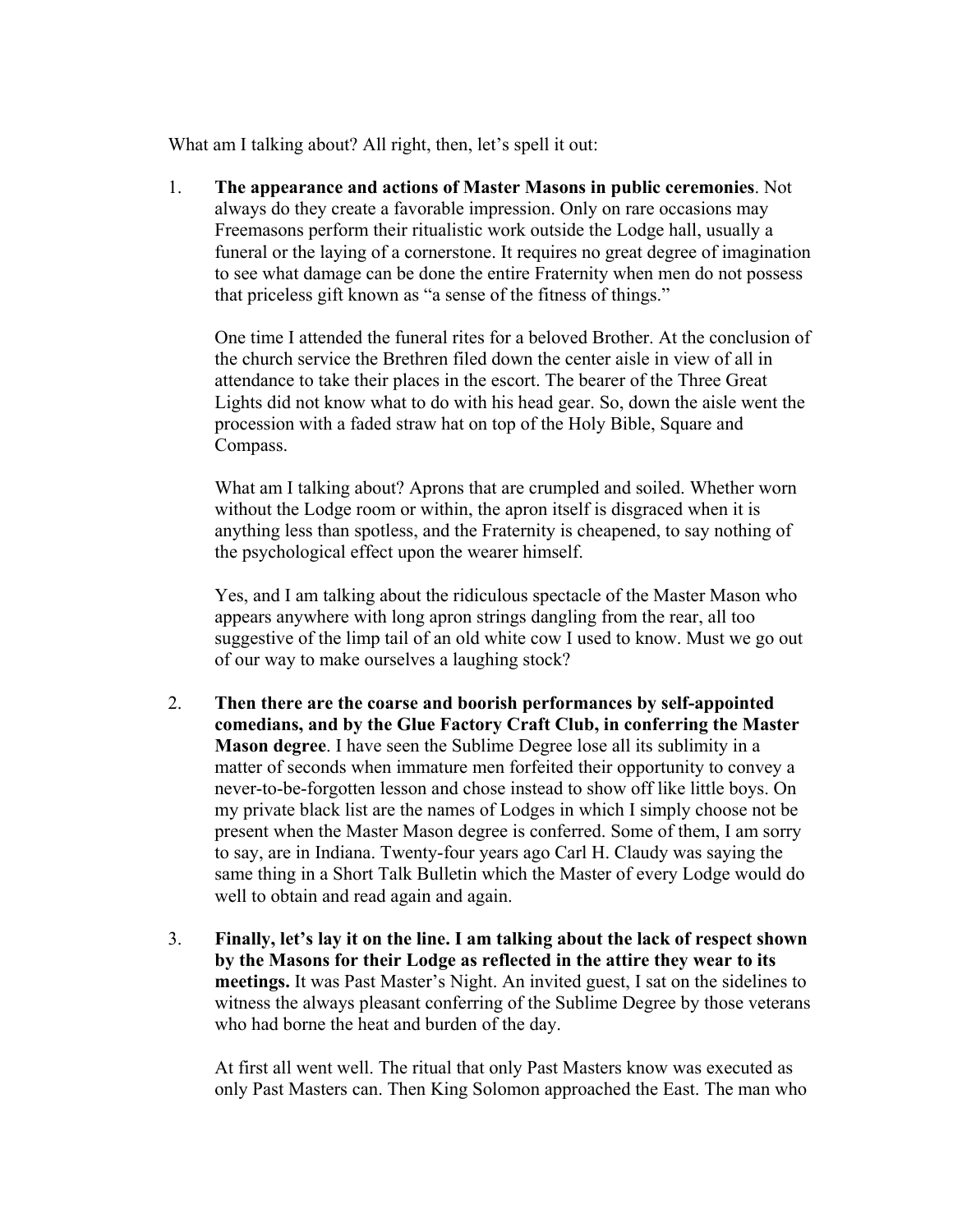represented that wise and noble ruler wore a slouch felt hat a half-size too large that caused his ears to droop forward. Coatless, his loud pattered sport shirt was buttoned at the throat without benefit of a necktie. Taking his place in the oriental chair, he laid the heel of a yellow right shoe on his left knee, and began chewing his gum thoughtfully.

"Even Solomon in all his glory," I mused to myself, "was not arrayed like one of these."

Yes, I know the subject of a man's personal appearance is a touchy one. Nevertheless, I stoutly maintain that appropriate dress for Masons while attending meetings of their Lodge simply is not a debatable issue. A Lodge hall is dedicated in the name of Jehovah. It is set apart as a place in which the Great Architect of the Universe is an object of our reverence. Why, then, should there be any question about proper and respectful attire in the Lodge room any more than the Church?

Recently a distinguished officer of the Grand Lodge of California prepared a most effective pamphlet under the title, *If Freemasonry Is Good, Let Us Talk About It*. This one paragraph deserves frequent repetition: "The Mason who creates a bad impression, in whatever field of activity, can bring discredit to the Craft. I am in the women's clothing business, and in our business we are concerned about what our female employees wear 'off the job' as well as on. Our salesgirls make an impression at all times – and we want it to be a good impression."

Let us not cloud the issue with pious mouthings about how Masonry regards no man for his worldly wealth and honors; that it is the internal and not the external qualifications of a man that render him worthy to be a Mason. The question is not one of honors – it is of respect for the dignity of our ancient Craft. Mark it down: *If the internal qualifications are there some of those qualifications will show through on the outer side*. A Mason need not wear a Hart, Schaffner & Marx suit to show proper respect for his Lodge, but certainly there should be a high point below which even laziness and negligence will not permit him to descend.

Sometimes I wonder what a serious minded young Mason must think when he looks about the Lodge room and sees his Brethren attired as they would for an outdoor steak fry. Does his mind go back to the time when he received his preliminary instructions prior to initiation as an Entered Apprentice? Perhaps he recalls two significant sentences: "Put on your freshest and most immaculate garments," he was told, "that their spotless cleanliness may be symbolic of the faultless purity of your intentions. With your body clean and your garments spotless you are more suitably prepared to receive that spotless and faultless philosophy which Masonry will offer you."

Yes, perhaps the young Mason *does* remember those sentences. He may be one of the sizable army of newly raised Brethren that drift away from their Lodges never to return!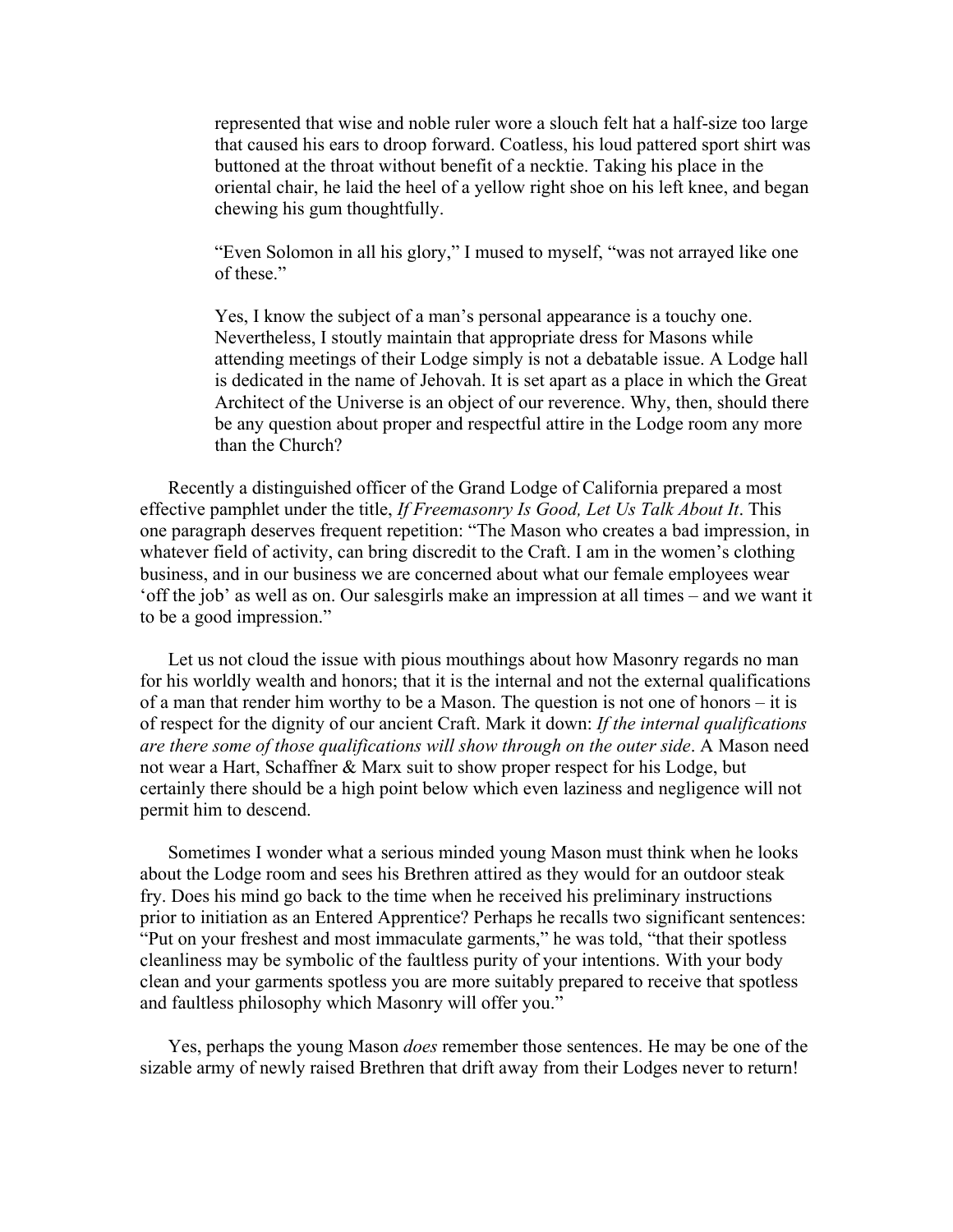All these practices and many more serve to cheapen Freemasonry in the eyes of the public and in the eyes of the Brethren themselves.

Much more could and should be said. For example, my criticism has been confined to the Symbolic Lodge. But the Symbolic Lodge does not stand alone in the cheapening process, by any means. Organizations which restrict their membership to Masons and which profit by their relationship to the Craft are doing their part rather well in dragging the standard back to the line.

Now let there be no defensive bleating that the Grand Secretary has gone over to the silk stocking crowd and is promoting tea parties. The choice is not bowling league attire versus white tie and tails. I only insist that Masons, of all persons, should have that fine "sense of the fitness of things;" a wholesome respect for the Lodge and the place it should occupy in the lives of men; the same kind of respect a man should show his church when he goes to worship, or the family of a friend when he attends a wedding, or his host when he is invited to Thanksgiving dinner. Just plain good taste, that's all.

Will the Brethren complain if Lodges insist on dignity, decorum, respect? Will interest lag, attendance fall, membership decline?

Well, take a look at interest and attendance and membership *now*.

When good men are summoned to the highest and best within them, they usually respond with the highest and best. We might be pleasantly surprised at the reaction of our Brethren if challenged to bring the line up to the standard where it belongs!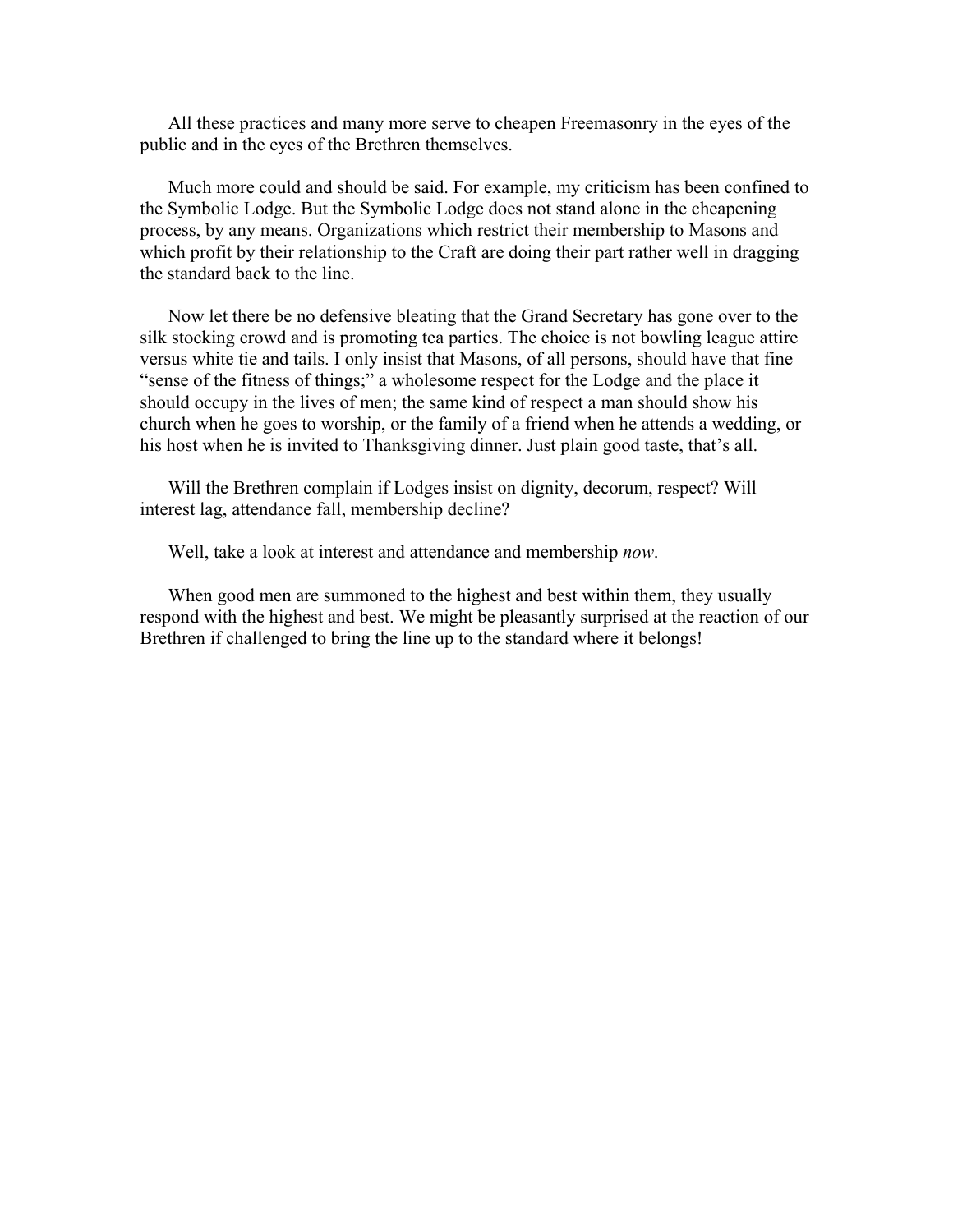## **Chapter 11 Let's Try Freemasonry**

*Question 10: Are there not too many well-meaning Brethren who are working overtime to make Freemasonry something other than Freemasonry?* 

"Whither are we traveling?" was my anxious query ten months ago, and there followed ten searching questions on subjects that have disturbed me increasingly in recent years.

With the promise of a series of articles in which each subject would be explored, I added:

"I shall propose no bright new ideas – not one. All I am going to advocate is that Freemasonry remain Freemasonry; and if we have strayed from the traditional path, we had better be moving back to the main line while there is yet time to restore the prestige and respect, the loyalty and devotion that once was ours."

Thus was notice served at the outset that I would not be found aligned with anyone who seeks to make Freemasonry over and bring it up-to-date that it will be out-of-date tomorrow.

**I** 

In all the land there is weeping and wailing and gnashing of teeth. The Masonic Gimmick Manufacturing Company, Unlimited, is working overtime to devise stunts to "modernize" Freemasonry, to put it in line with ten thousand other organizations that clamor for the attention of the Tribal American. Among its many products we are urged to try these:

- Abandon the "free will and accord" rule which has placed our Craft far above the mine run of societies, and permit outright solicitation.
- Ape the service clubs. Get busy on "projects" galore in the best Babbitt fashion.
- Go into the organized do-good business in a big way. Find an area of the human body that has not been exploited. Exploit it. Set a quota, have a kickoff dinner, ring the doorbells.
- Subsidize other organizations right and left, and, in the doing, ignore, neglect and starve the parent body.
- Feminize the Fraternity. Carry "togetherness" to even more ridiculous extremes than we have already.
- Hire press agents to tell the world, like Little Jack Horner, what great boys we are. ("Masonry is not getting its proper share of publicity," complains one Grand Master.) Never mind actions; concentrate on words.
- Imitate Hollywood. Stage an extravaganza. Bring in all the groups that ever fancied themselves remotely related to Freemasonry. Form the parade, blow the bugle, beat the drums and cheapen the Fraternity.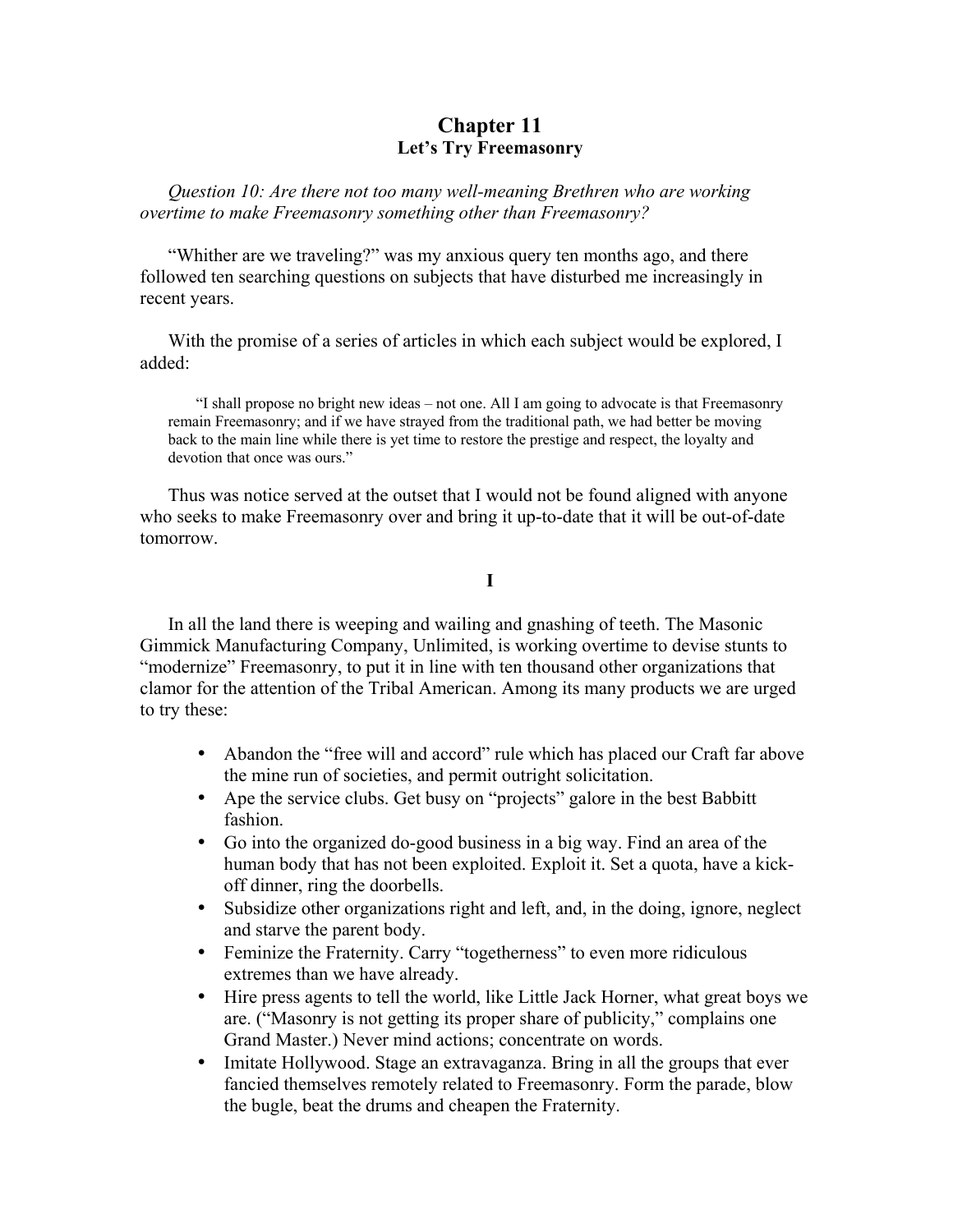- Let Freemasonry "take a position" on public issues of the day. Stand up and be counted (assuming, of course, that the position the Craft takes is in line with our own pet prejudices.)
- Go all out for materialism. Raise money; spend it. Build temples, institutions. Subsidize; endow. Whatever can be had by writing a check, get it.
- Centralize, centralize, centralize. Pattern Freemasonry after Washington bureaucracy. Let nothing be done modestly by an individual or a Lodge; do everything on state or national level the super-duper way. Make a great to-do about local self-government, but accept no local self-responsibility.

#### *Why does not someone suggest that we try Freemasonry?*

Certainly we haven't been trying it these many years. We have experimented with just about everything the mind of man (and of woman) can imagine. Why not get back to our knitting?

#### **II**

Looking at the overall picture of American Masonry candidly and thoughtfully, it seems to me the greatest single need of our Craft today is a membership with a better understanding of what our Fraternity is and especially of what it is not.

Few indeed are the Master Masons who know what Freemasonry really is; even more rare is the species with a comprehension of what Freemasonry is not. Seniority and rank seem to have little relationship to our ignorance. The number of Masters, Past Masters and Grand Masters who are hazy as to what our Craft is all about is appalling.

#### What has happened?

Well, we seem to assume that Freemasonry is a fly-by-night fad of the mid-Twentieth Century; something to be tossed hither and yon by every wind that blows. In the restless, superficial age in which we live, we are impatient unless our organized bodies have slogans, and carry banners, and make official pronouncements on every subject under the sun, however trivial. We want them to follow the conventional pattern; to maintain lobbies, to publish aims and objectives, conduct drives and campaigns, strive to get into the headlines and on the airwaves, write checks to everything that sounds benevolent and has a board of directors, and, in general, to have a finger in every pie.

Freemasonry does none of these.

Strange, is it not, that our ancient Craft should have gained for itself such a preeminent position of honor and prestige when it does almost nothing in the conventional manner!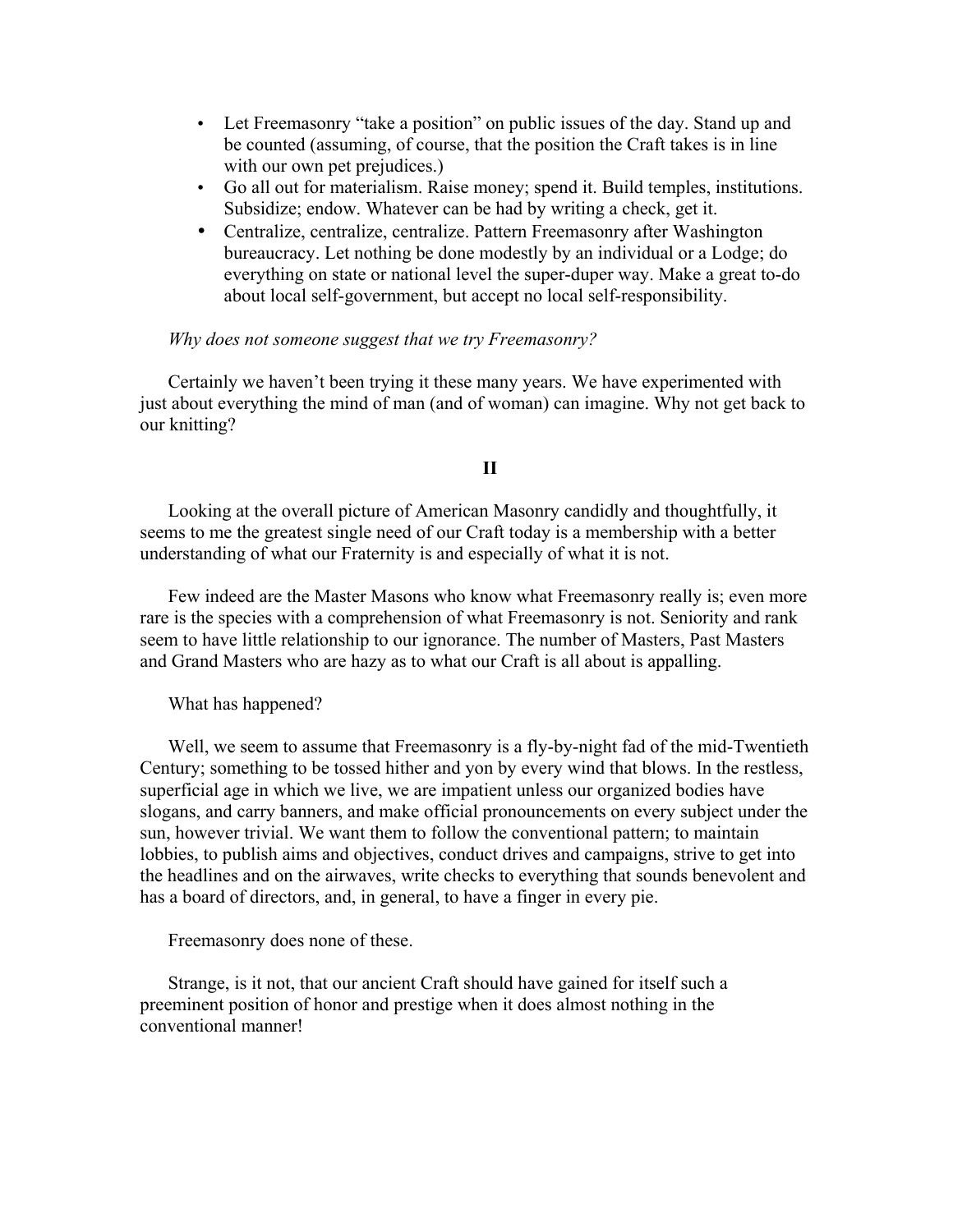Then *what is this Freemasonry* to which I urge our Brethren to return? What are its aims and objectives? What does it do?

Perhaps the last place we would expect to find an answer would be in the First Book of Kings, and even then the answer will come as something of a disappointment, for it is all so different from the ways to which we have become accustomed.

Elijah was languishing in his cave on Mount Horeb in the conviction that of all God's children only he had remained faithful to his trust. By divine command, Elijah went forth and stood upon the mountain, and the prophet tells us what happened:

"And behold, the Lord passed by, and a great and strong wind rent the mountains, and brake in pieces the rocks before the Lord; but the Lord was not in the wind: and after the wind an earthquake; but the Lord was not in the earthquake: and after the earthquake a fire; but the Lord was not in the fire: and after the fire a still small voice."

What does this mean to us this day? It means that Freemasonry erects its temples within the hearts of men. Even though we may not understand what we are saying, we sound forth our purpose in trumpet tones when, in our own Declaration of Principles, we proclaim,

"Through the improvement and strengthening of the character of the individual man, Freemasonry seeks to improve the community."

And we tell the candidate for the degrees of Masonry the same thing in words striking in their simplicity. *"The design of the Masonic Institution,"* we say to him, *"is to make its votaries wiser, better, and consequently happier."* Not a word about mass action, nor pressure groups, nor resolutions on matters of state policy. No "pro" this or "anti" that. No sales talk for any pet scheme. No great undertakings to cure the ills of the world by making everyone over to fit a pattern of our own design. No running about like chickens with their heads cut off in search of a do-good project with which to gain favorable notice. No restless biting of the nails to compete with a service club or a civic league. No endless "busyness" which loses sight of the objective.

*The message of Freemasonry?* Just this: that the Lord is not to be found in the wind, nor in the earthquake, nor in the fire, but in the still, small voice!

*The purpose of Freemasonry?* Its purpose is the same as it has been since the day when the stones for King Solomon's Temple were hewn, squared and numbered in the quarries where they were raised. It is to take an individual – just one man at a time, mind you, and as good a man as possible – and try to make a better man out of him. That is all. How desperately the world needs just that! And if that technique is outmoded, then the experience of two thousand years is all wrong; the Parable of the Mustard Seed is horseand-buggy philosophy; the Leaven in the Loaf is a cruel hoax.